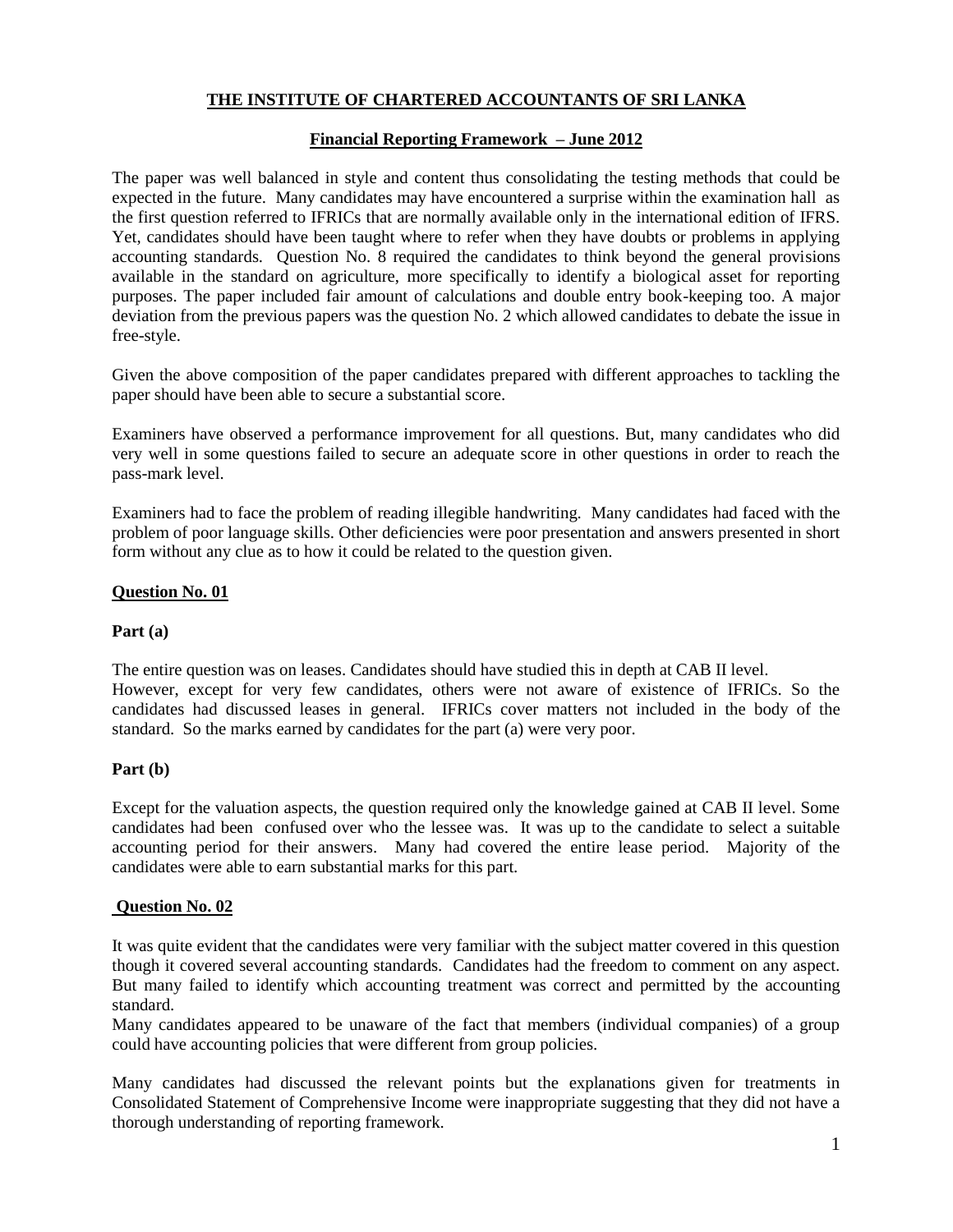Still others had discussed the related party aspects.

However, marks earned by the majority were less than 50% of the marks allocated for the question.

# **Question No. 03**

# **Part (a)**

This question required candidates to show ledger accounts. Alternatively, a smart candidate could have explained that step by step with proper calculations. Since it involved some calculations, many could earn some marks by doing the calculations even though they were not sure of the exact format of the answer.

It appeared that many candidates had not read the question carefully. They failed to identify the value applicable to the points in time scale. This was evident by calculating either a present value or a future value of the given figure of Rs. 1.2 million dismantling cost. When the starting point is wrong, further calculation such as interest will naturally be wrong.

Some candidates had erroneously written off dismantling cost to the Profit and Loss Account.

Overall, majority of the candidates failed to answer this part of the question correctly.

# **Part (b)**

This part of the question was very easy. It required only calculation of depreciation. This part carried five marks which could have been earned within less than two minutes.

Candidates knew how to calculate depreciation by dividing by the number of years. What they did not know was whether to deduct residual value or fair value. This caused marks earned by candidates to be substantially low.

# **Question No. 04**

### **Part (a)**

This part was from an accounting standard which had been tested repeatedly during the previous examination sessions, namely financial instruments. However, it required a very short precise answer. Accounting Standard on /Financial Instruments have been widely discussed. A plenty of papers on the subject is available in the internet.

Almost all candidates had been ready for this type of question. But major deficiency was that many candidates had indicated examples for financial instruments in place of "types".

### **Part (b)**

This part of the question on the same accounting standard was straightforward and easy. Yet many candidates were skeptical about this asset.

Overall this was a poorly answered question.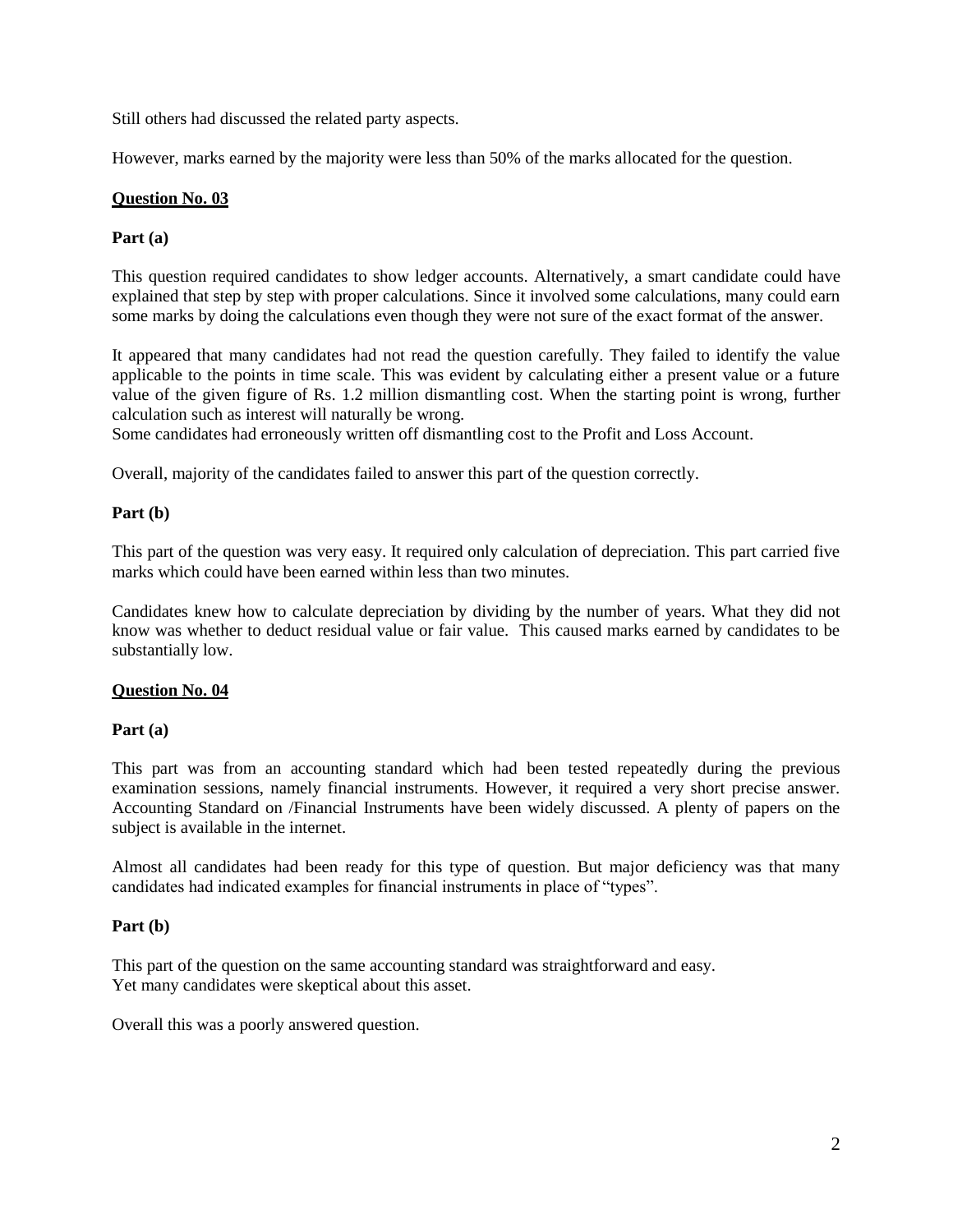# **Part (a)**

This part of the question required the candidate to identify the time for making the provision among other things. Question was somewhat lengthy. It had to be read several times to identify what were exactly required of this question. Other than this timing aspect, candidates had no difficulty in answering this question. Majority earned substantial marks for this part of the question.

## **Part (b)**

Exact answer to this part is given in the relevant accounting standard. Those who had read that would have no difficulty. Those who were not ready like that could have answered without difficulty by applying their knowledge. However, question required the candidates to write a note to be included with the Financial Statements (in the annual report). It has to be short and precise. However, candidates had written several notes in place of one which is not normally considered as suitable for inclusion in the annual report.

As a result, majority of the candidates were not able to earn sufficient marks for this part of the question.

# **Question No. 06**

### **Part (a)**

This part of the question required the candidates to write what was specifically stated in the related accounting standard (SLFRS – 2). Only very few candidates were able to present their answers in that manner.

A fair number of candidates had attempted to justify their answers by discussing matters relevant to share based payments.

This part of the question was not answered well.

# **Part (b)**

This part of the question required candidates to produce a yes/no type answer. The subject matter of the question had been debated and reached consensus on what it should be. But the legal aspects are somewhat different.

So the candidates were on a win or lose situation. A reasonable number of candidates failed to obtain the allocated marks.

### **Question No. 07**

# **Part (a)**

This part of the question required the candidates to assess the impact of the transaction carried out on the cut-off date for preparing Financial Statements.

The other aspect was the forward contract, which the company could have sold. The time span of the series of transactions was around 03 months. So the candidates had to evaluate overall impact and comment on its impact.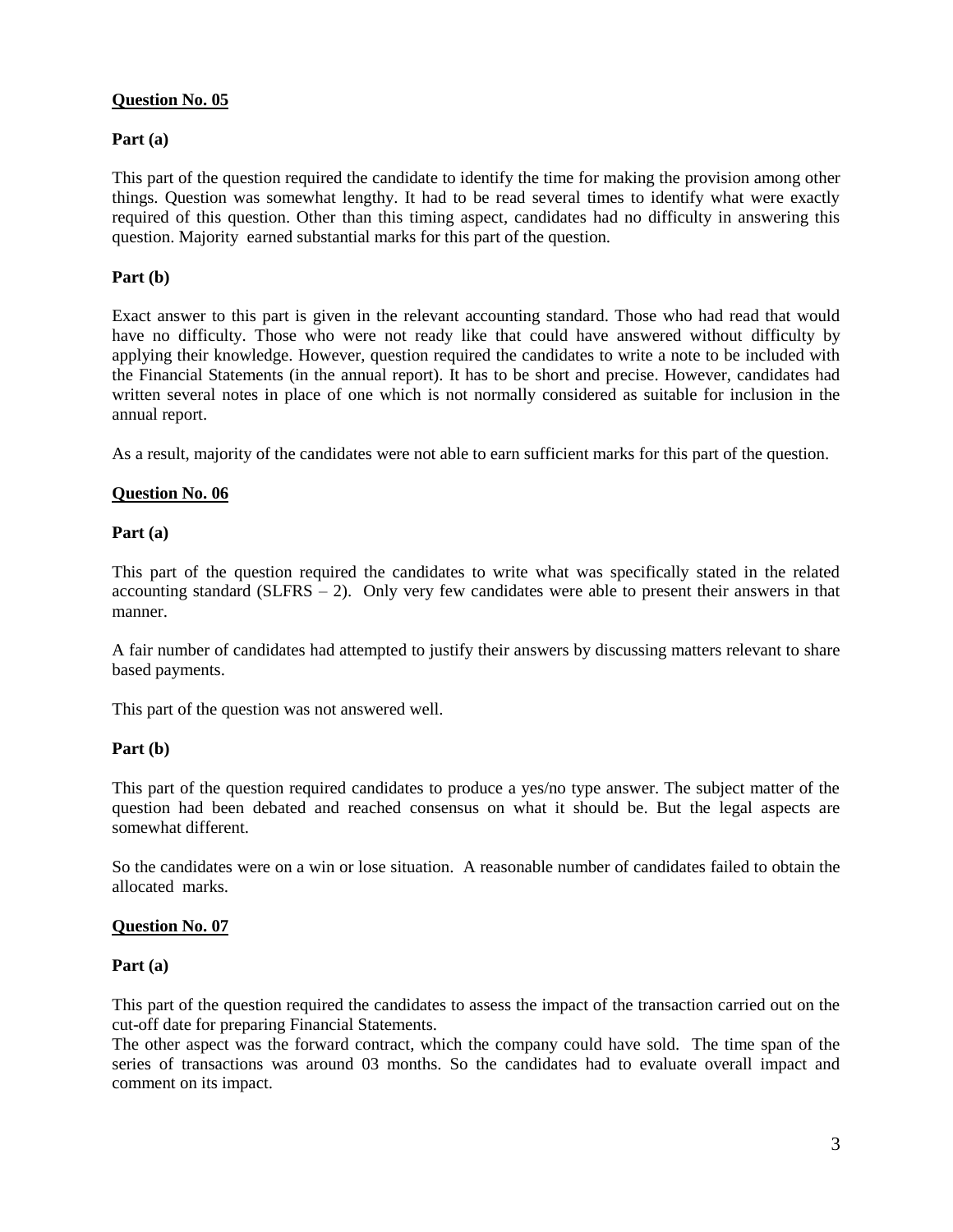The easiest way to answer was to show ledger accounts. A narrative answer was also required to discuss the impact and ways to correct the same.

Many candidates had attempted this question partially. As a result, marks earned by candidates were less than 50% allocated for this part of the question

# **Part (b)**

This part of the question required an answer in point form. It tested candidates' knowledge of fair value model of accounting. Impairment is an integral part of the fair value model that requires fair values to be adjusted when there is a downward movement of value.

Candidates had answered this part of the question fairly well.

### **Question No. 08**

# **Part (a)**

Part (a) of the question could have been answered with the knowledge gained at the CAB II level. Accordingly candidates had answered this part very well.

# **Part (b)**

It was somewhat difficult to ascertain the exact form of the answer required. But the subject matter could easily be related to the recently introduced accounting standard on agriculture.

The question had to be analysed in the manner indicated below.

- a) Whether the teak trees could be treated as biological assets?
- b) Whether the teak trees could be accounted separately even if it satisfies the requirements for biological assets?

Candidates had successfully presented requirements for treating an item as a biological asset. But they were not able to comment on the issue of accounting for the same.

So the candidates were not able to earn marks for this part of the question satisfactorily.

### **Question No. 09**

### **Part (a)**

This part was straight forward. There was large number of items listed in the standard as answer to this question. Candidates were not expected to list all of them.

So candidates could easily earn good marks for this part.

### **Part (b)**

Anybody who had prepared a set of Consolidated Financial Statements could easily answer this part. Some candidates had shown journal entries and methods for calculating items to be shown in the Consolidated Statement of Financial Position.

Candidates had done fairly well in this part too. But many failed to indicate the proper order.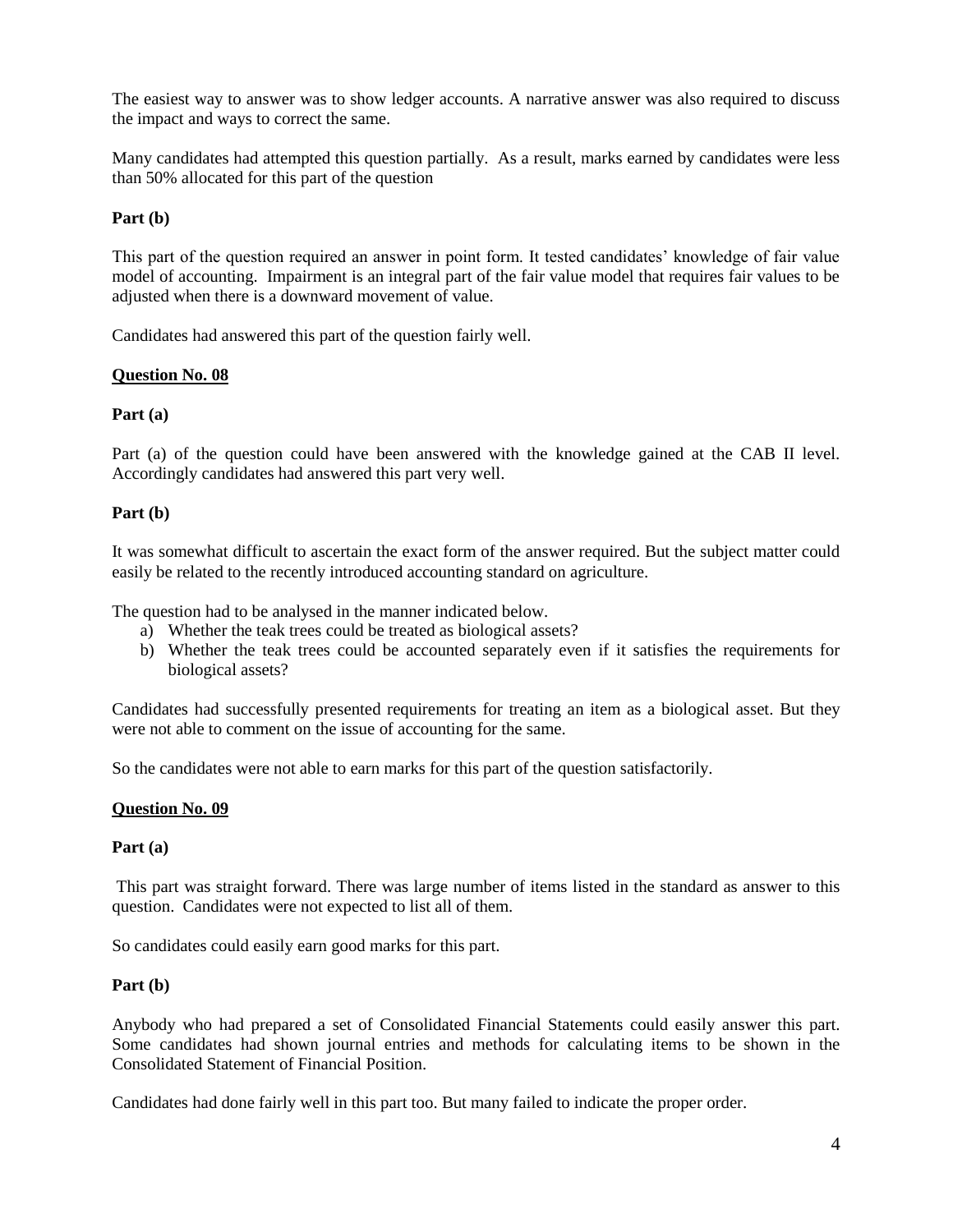### **Parts (a) & (b)**

These two parts were straight forward and easy to answer. The relevant points could have been gathered from the website of the SEC. Some candidates were not sure of the 25% requirement – whether it is number of shares or the number of shareholders

## **Part (c)**

Attention of the candidates had been drawn to the law, governing the implementation of accounting and auditing standards of the country.

Many had attempted this part successfully. But some candidates had attempted to add creative features which were not in the law.

However, candidates scored well for the question as a whole.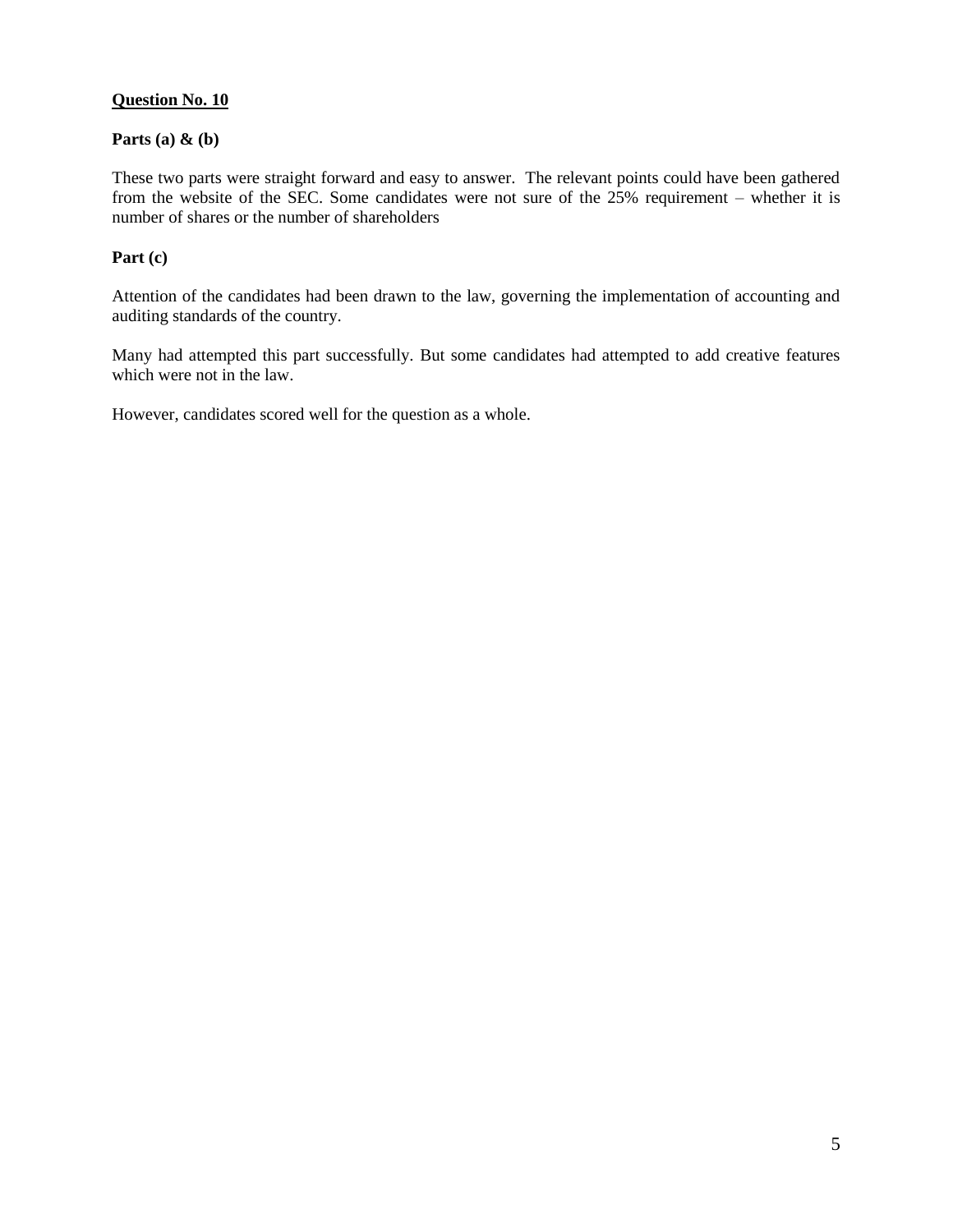# **THE INSTITUTE OF CHARTERED ACCOUNTANTS OF SRI LANKA**

# **Strategic Management Accounting – June 2012**

### **Question No. 01**

Though majority of the candidates were able to score fairly, only few were able to satisfactorily answer all parts of the question.

- Part (i) Majority of the candidates failed to take into account the tax savings on rental income. Some had taken the rental income foregone (opportunity cost) as a cash inflow. Instead of deducting depreciation from cost of sales some had added depreciation. Some had calculated the accounting depreciation of machinery by deducting the scrap value of the machinery from the cost. However, the question specifically states that depreciation is 20% of the cost. Many had failed to take into account the tax payable on the resale value of the machinery.
- Part (ii) Some of the candidates had answered assuming that the projects are not divisible, even though the question specifically stated that the investments were divisible. Some had applied incorrect formulae in calculating the profitability index.
- Part (iii) Following deficiencies were observed in respect of the formulation of the linear programme.
	- (i) Variables A,B,C were not defined or incorrectly defined as the amount invested in the projects A,B,C
	- (ii) Taking into consideration all 4 projects.
	- (iii) Failure to include the non-negativity  $(0 \leq)$  constraint together with the proportion constraint  $( \leq 1)$
	- (iv) Maximising profitability indexes instead of individual NPV"s. Some had interpreted the proportion of each project in the simplex tableau as the investment amount in Rs. millions.

Full interpretation of the simplex tableau was not done and some had just stated 0.45, 20.11, 12.00 as shadow prices without explaining their significance/meaning.

Only a few were able to state the limitation of (use of) LP in capital rationing problems. Most of the candidates had instead merely stated the complexity of the problem.

### **Question No. 02**

This question was satisfactorily answered by the majority of the candidates. Only a few got Part (a) wrong mainly by not following the sequence of the events properly and also introducing unnecessary dummy activities. Many had the standard deviation incorrect due to using incorrect formula (i.e.) adding the standard deviations of the critical activities instead of adding the variances and obtaining the square root.

Parts (c) & (d)-Many candidates had read the probability off the normal curve incorrectly. Some had given as the answer the probability read off the normal curve without adding 0.5 probability. Some had failed to interpret the probability calculated in part (d) properly and had arrived at the wrong decision. Few had attempted 95% confidence level approach to work out the part (d) of the question which is not applicable in the given situation.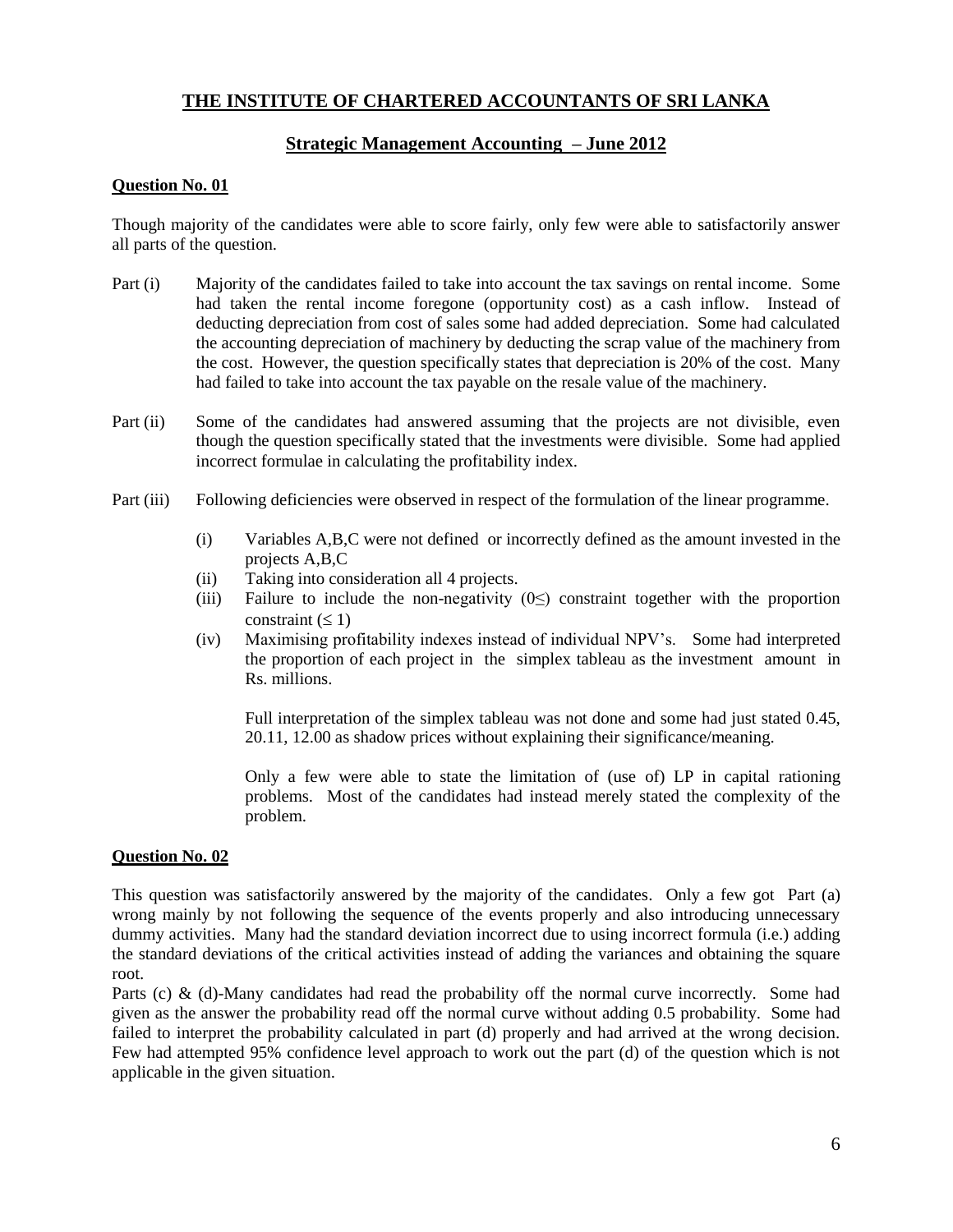Many did not know what was meant by completed within 14 days. Candidate had misinterpreted it as "in 14 days" and had worked out the probability of completing in exactly 14 days.

Instead of commenting on disadvantages some had commented on advantages.

# **Question No. 03**

Part (i) Budget Slack was not accurately explained by many candidates. Some had identified it as the unutilized resources. Some as the excess of budget over actual. Only a few had correctly explained it to be the gap between the required and the budgeted.

> Budget limitation factor – only few could give the precise explanation (i.e), the factor that restricts the performance for a given period.

- Part (ii) Only a few candidates were able to explain the difference between fixed and flexible budgets correctly. (i.e.) fixed budget is prepared for a given level of output or activity whereas a flexible budget is based on actual output or activity. Many had stated the advantages and disadvantages of budgetary control in general and not specifically to fixed, flexible budget
- Part (iii) Definitions of ABB given by some of the candidates were not accurate. They had not mentioned that it is based on activity framework and utilized cost driver data in budget setting and variance feedback process. Specific advantages and disadvantages applicable to ABB were not given.
- Part (iv) This part of the question requires drawing up of a simple working capital budget. However, many candidates could not even state the components of the working capital, which is unacceptable at this level.

### **Question No. 04**

Parts (i) and (ii) respectively requires determining the optimum output level when company as a whole is considered and division R only is considered. Many candidates had tried to work out the optimum output level by using  $MR = MC$  approach for determining the profit maximization level. Candidates need to appreciate that in the given problem a linear relationship cannot be assumed between price and output and therefore MR = MC approach cannot be applied, (i.e.) demand changes only at the stated price levels.

Many had used incorrect variable cost per unit as they had used incorrect cost components for given situations. Many had calculated net profit per unit by including the absorbed fixed cost per unit and had thereby calculated net profit at different demand levels not realising that by doing so they have made fixed cost a variable cost.

Some had taken the total fixed costs also into their calculations but had made different estimates for fixed cost at different demand levels displaying their lack of grounding in the basic principles of cost accounting. Part 5 of the question was fairly answered.

### **Question No.05**

This question was poorly attempted by most of the candidates. Many had a difficulty in identifying the six alternate options available to the management. Many had failed to consider different forecast sales volumes under each option as separate outcomes and instead had calculated the expected sales volume under each option and had proceeded to calculate the expected net profit.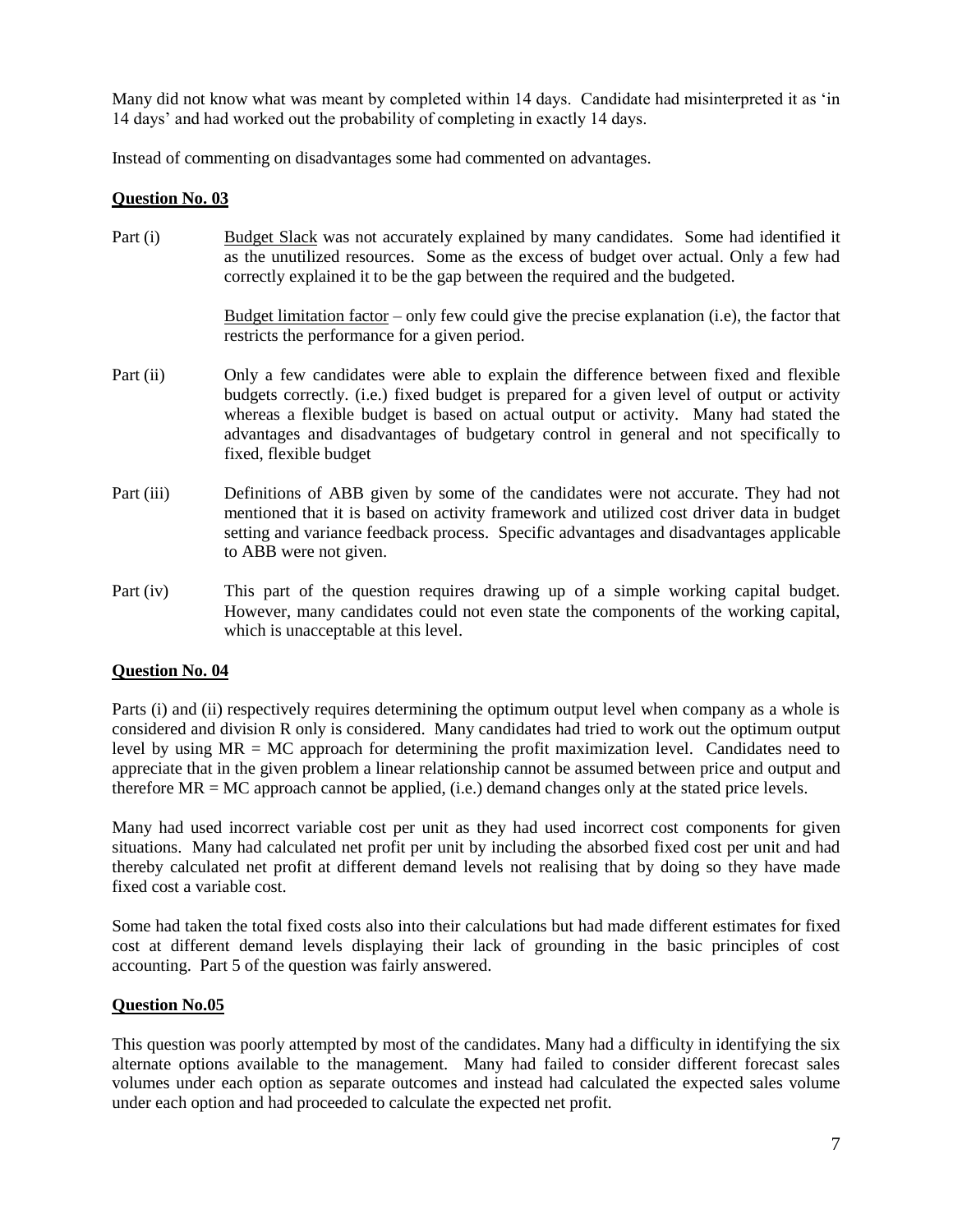This approach is inaccurate as it does not recognize profit/(loss) on raw material sale under each outcome. Some had failed to take the increased fixed cost into their calculation of net profit and also the packaging cost in calculating the loss on sale of raw material.

Answers to the part 2(b) of the question were poor in quality with only a few candidates could identify the worst outcome in terms of net loss to be minimum (in option 2) i.e. the maximum of the worst outcomes under each option.

# **Question No. 06**

This question was about quality control in a JIT inventory control environment. With a significant number of candidates not attempting the question, it is apparent that candidates have not dealt with a problem of this nature in their classroom/studies. However, few candidates had successfully attempted the question and had scored high marks.

- Part (i) The candidates were required to reconcile the quantity invoiced with quantity manufactured. Many had erroneously taken the free replacements as unplanned replacements while some had calculated the unplanned replacements correctly but had failed to treat the gain as a negative figure in the reconciliation. Many had failed to appreciate that the unplanned loss/(gain) in manufacturing defects was the balancing figure. Some had failed to follow the prescribed format given in the question.
- Part (ii) Many candidates could not interpret the results of part (i) correctly (i.e.) candidates could not appreciate that unplanned defects and replacements reflecting gains means that there was a quality improvement.

Some had tried to compare the February results with that of March by comparing the absolute figures rather than the percentages, probably due to their poor mathematical skills.

Part (iii) In calculating gross savings some had taken only the reduction in manufacturing defects (i.e.) They had not taken the reduction in customer replacement into account.

> Some had tried the total cost approach without working out under two scenarios (i.e.) with and without quality control. They had merely compared the total cost per unit for February with that of March. This did not allow them to comment on the quality control under the new system.

Part (iv) Candidates were required to state two matters the management might consider in light of the answers given in part (iii) (b) of the question (i.e.) whether the cost incurred on the new system for each month is justifiable. However, candidates have not based their answers according to their answer to part (iii) (b) and had made some general considerations.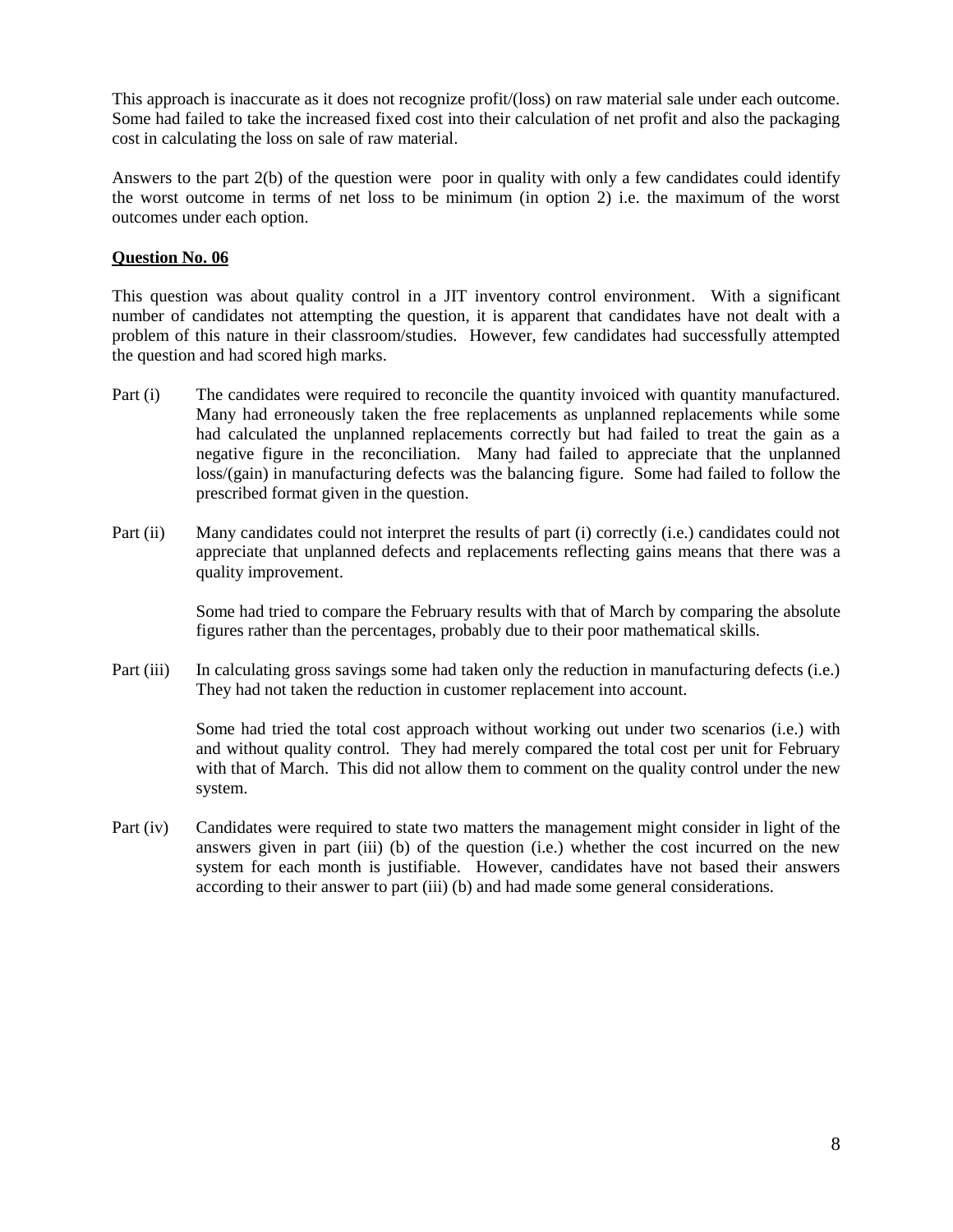# **THE INSTITUTE OF CHARTERED ACCOUNTANTS OF SRI LANKA**

# **Strategic Management Process – June 2012**

Overall performance of the candidates was satisfactory. Nevertheless, common mistakes/ omissions committed by candidates for each part of the five questions are given below.

### **Question No. 01 – Case Study – Allocated Marks (AM)-30, Average Performance (AP)-15**

#### (a) *Profit Maximization (PM) – AM – 04, AP-03*

Some candidates had given examples of shortcomings of profit maximization rather than generalizing shortcomings of profit maximization. Eg: "No benefits are given to the employees by the employer", "No society welfare is considered", for which only a few marks were conceded.

Some students had not elaborated the shortcomings for them to earn full marks. Eg: "Lack of focus", "Lack of great ideas".

Most of the students ignored the important factors like "Short-term Orientation". Nevertheless they have mentioned the outcome or bad effects arisen out of lack of long term orientations, for which some marks were given.

A very few candidates stated "Cost of production, Cost of acquiring new technology" etc. are shortcomings of profit maximization for which no marks were given.

#### (b) *Interferences of PM from the given case – AM-02, AP-01*

Most of the candidates had drawn inferences from the case to highlight limitations of profit maximization. However a few had cited inappropriate sentences and paragraphs of the given case to highlight the limitations.

### (ii) *Competitive Advantage AM-05, AP-02*

Only a few candidates had mentioned that "Competitive Superiority among its customers" to be gained to have competitive advantage. They instead mentioned that competitive advantage is the advantage of a Company over its competitors without being elaborated.

Most of the candidates ignored the fact that most of the customers buy on value, that means, customer is to be provided with better benefits or lesser cost or a combination of both for anyone to ensure competitive advantage.

#### (iii) *Core Competencies AM-07, AP -03*

The term core competencies had not properly explained by most of the candidates. They just mentioned that core competencies critically underpin the Company"s competitive advantage for which only a few marks were granted.

Only a few candidates stated that core competencies is difficult to imitate since it makes a significant contribution to the customer benefits in providing customer value.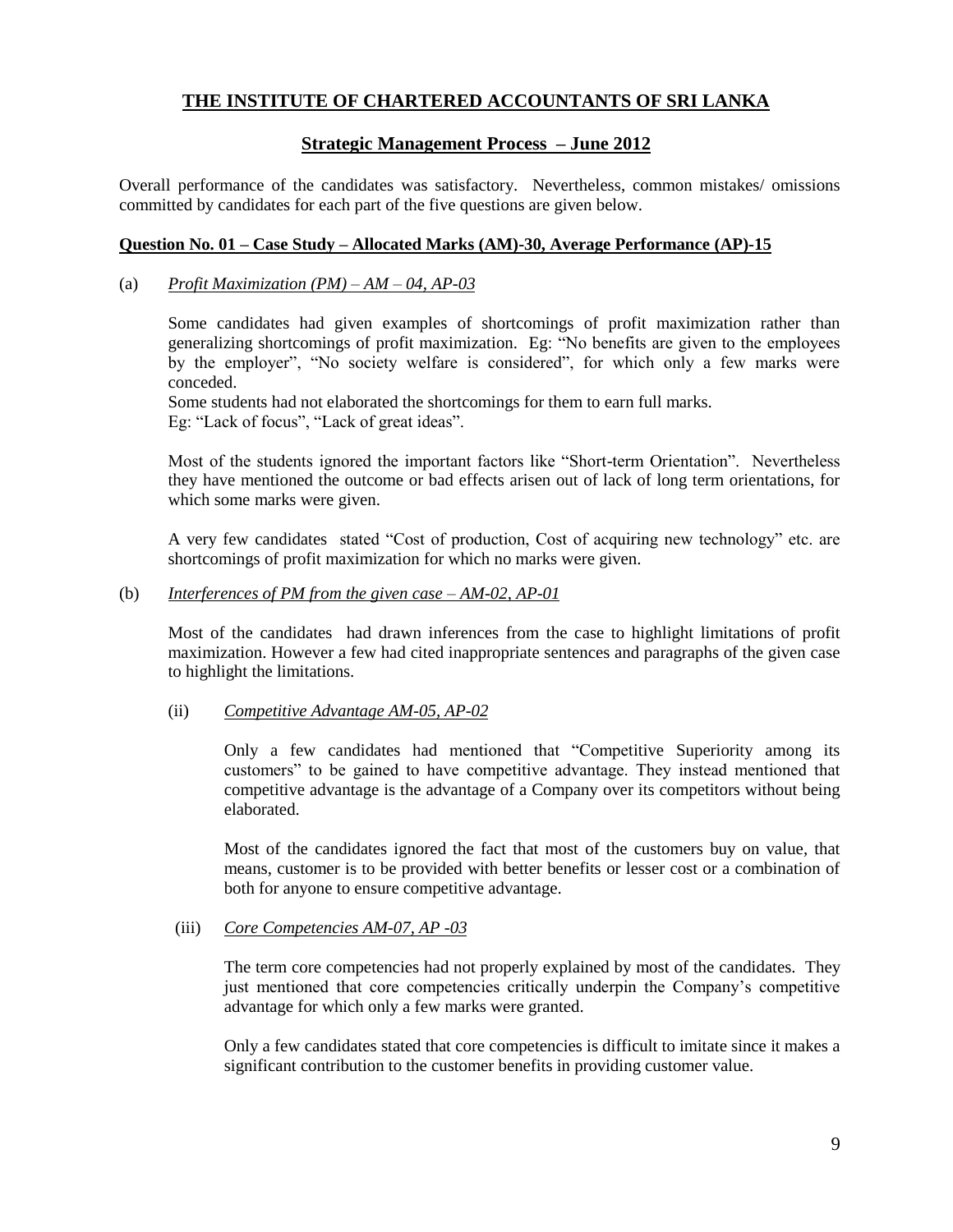### (iv) *Organization Culture AM-08, AP-05*

Most of the candidates had not stated the accepted definition for Organization culture i.e. "Deep rooted values and benefits that govern and shape behavioral patterns and norms or standards.

Some just mentioned that Organizational culture is practices, ethics, beliefs etc. for which only a few marks were given.

Some had cited inappropriate evidence of culture in relation to the given case, i.e. "People at HP began to believe that the culture, the practices, the traditions themselves were sacred ....." Just because the word "culture" is there in any sentence or paragraph, some candidates seemed citing them as evidence in this regard.

#### (v) *Organization Culture & Strategy Implementation – AM-04, AP-01*

Most of the candidates had not arrived at a conclusion that culture was the key building block in implementing strategy which the examiner expected from the candidates.

Candidates should have cited "operating practices, cultural norms, strategies tactics, processes, structures and methods in response to changing realities, lose your core values and you lose your soul; refuse to change your practices" which were not cited by most of the candidates.

### **Question No. 02 – National Diamond Framework – AM-18, AP-13**

#### (i) *Components of National Diamond Framework AM-05, AP-04*

Some had not correctly worded the components. E.g. "Firm strategy, structure & rivalry" component was worded by some without "rivalry".

Arrows showing inter-relationship among components were not correctly drawn by some candidates.

Some have not drawn arrows at all or any other form of relationship among the components.

#### (ii) *Items included in each component – AM-08, AP-06*

Some candidates had just mentioned "raw materials, labour, capital" under factor conditions rather than their "availability" being stated.

Some stated only basic categorizations of components. Eg. Basic factors" and "Advanced factors" for factor conditions.

Some ignored to write "market share" or size under demand condition instead they have mentioned "market growth" which was not alone helpful to assess the degree of global competitiveness.

#### (iii) *Application of Diamond Concept – AM-05, AP-03*

Some of the candidates who had selected readymade garment industry in answering this part, mentioned only availability of "cheap labour" to assess the international competiveness. They have ignored the fact that Sri Lankan labour is relatively educated and trainable.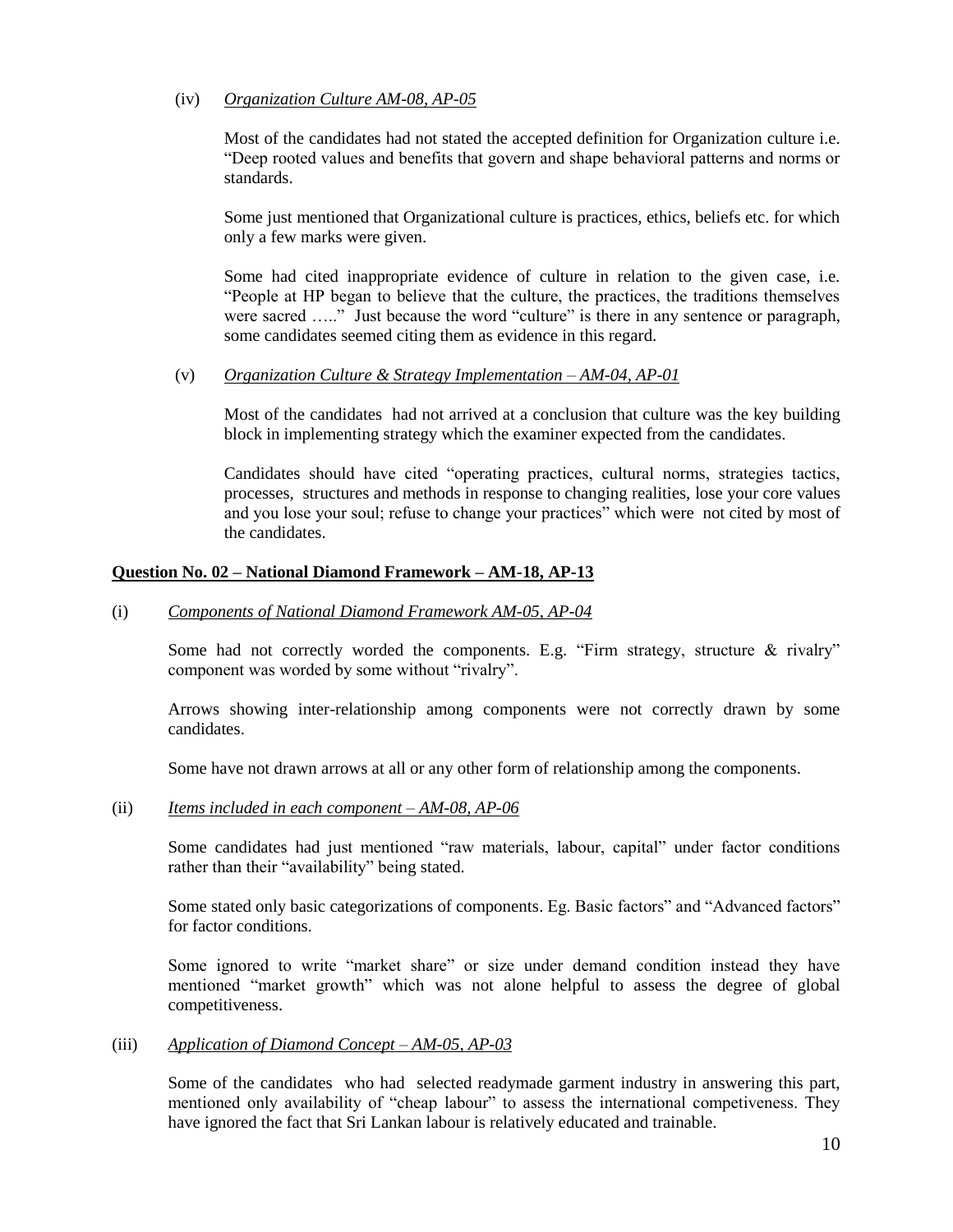Some candidates who had selected readymade garment industry in answering this part ignored to mention that availability of local fabric and accessories to a limited extent under "related & supporting industries".

#### **Question No. 03 – SWOT Analysis – AM-16, AP-09**

#### (i) *Meaning of SWOT – AM- 04, AP-03*

Most of the candidates answered correctly what SWOT stands for, for which 02 marks were allocated. Nevertheless most of the candidates were not able to explain correctly the 4 elements. For them strengths and weaknesses were internal factors whilst opportunities and threats were external factors. Only a few had clear understanding about the fact that all SWOT elements were to be identified in relation to the competition and environment.

Only a few explained that "Threat" if left alone would hinder the progress of the Organization.

#### (ii) *Insights provided by SWOT Analysis – AM-12, AP-06*

Some candidates had not shown their knowledge about "Steps" and "Tools" involved in carrying out a typical SWOT analysis.

Some have not cited important tools like Porter's five forces model for industry environment analysis.

Most of the candidates were not aware as to why SWOT analysis should have been carried out.

Some have been silent about conversion of weaknesses into strengths whilst some did not know the requirement of matching strengths and opportunities.

Some had not drawn SWOT matrix correctly in providing insights of SWOT.

#### **Question No. 04 – Value Chain & Benchmarking – AM-16, AP-12**

#### (i) *Value Chain Activities – AM-08, AP-06*

Most of the candidates ignored the fact that (value) creating activities should begin with "designing stage".

Some candidates had not correctly drawn the Value Chain Diagram, in that, some had not mentioned primary activities in proper order, i.e. Inbound logistics, Operations, Outbound logistics, Marketing & services. Some have indicated "Operations" after "Outbound logistics" in the diagram.

Most of the candidates ignored to mention that Organization uses value chain to understand as to now it creates value through primary and supporting activities, which would lead to understand sources of competitive advantage i.e. low cost and differentiation.

# (ii) *Stages of Benchmarking – AM 8, AP- 06*

Most of the candidates did not indicate the stages in an orderly manner i.e. "Gaining senior management commitment to the benchmarking project" should be the first task to be fulfilled.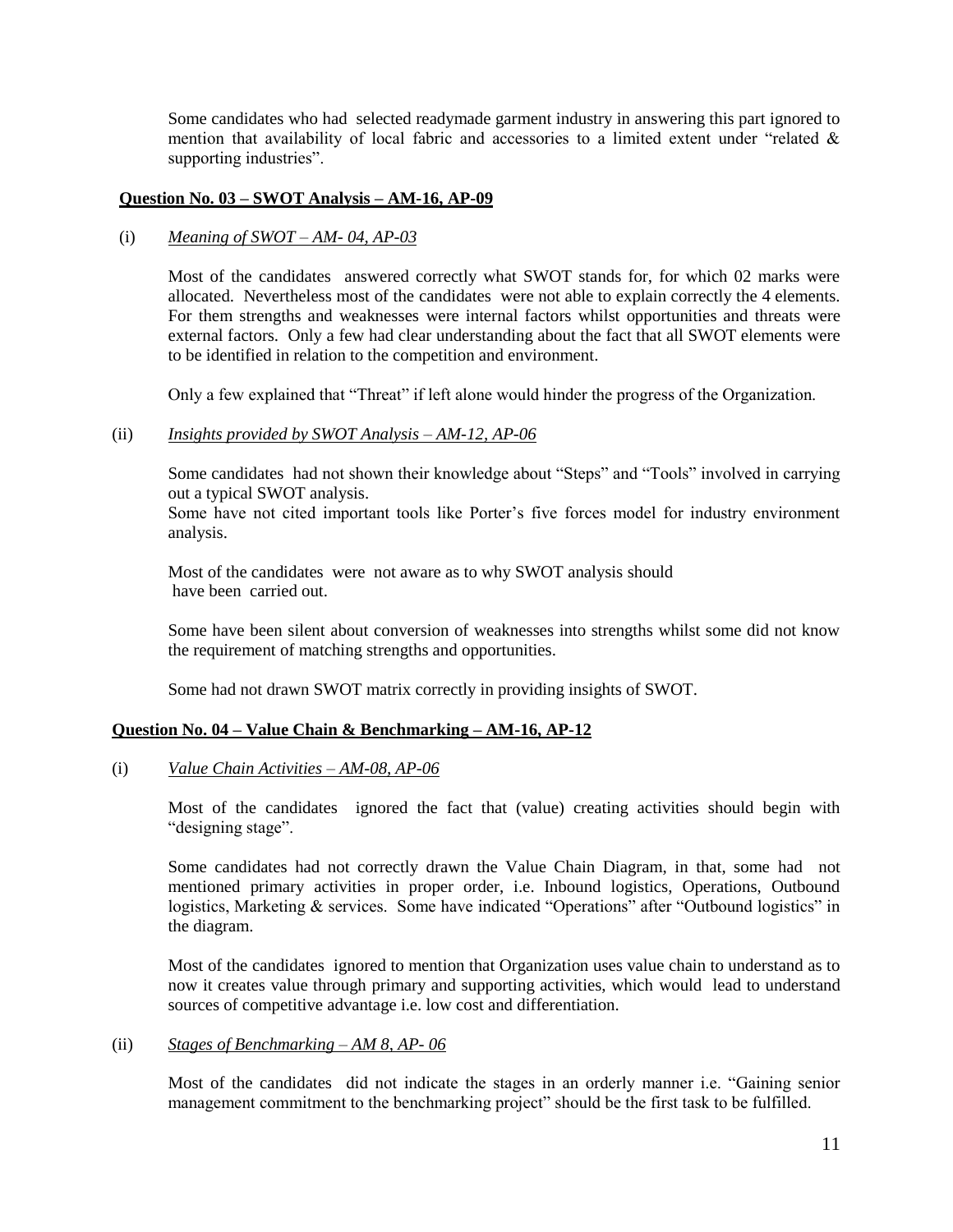Some candidates had ignored to mention that understanding processes and developing appropriate measures as important stage.

Some candidates explained types of benchmarking, vis. a vis., internal benchmarking, competitive benchmarking etc. wasting their valuable time, instead they should have just mentioned the "choose appropriate organizations to be benchmarked against".

### **Question No. 05 – Branding, Positioning – AM-20, AP-15**

(i) *Definition of Brand -AM-3, AP -2* 

Some candidates ignored to mention that the purpose of branding is to identify a product of one seller and differentiate it from that of competitors.

Some displayed their lack of knowledge over a combination of name, term, sign, symbol or design also, constitute a brand.

Some ignored to mention "Sign/Symbol" also a part & parcel of a brand.

(ii) *Elements of a Brand – AM-06, AP-04*

Some candidates did not mention "Associations" as a principal element of a brand.

Some were unable to provide examples of elements correctly. E.g; Some stated that Coca-cola is red & white rather than" Coca-cola is white on red".

#### (iii) *Brand to gain strategic advantages – AM-06, AP-05*

Most of the candidates hade answered this part successfully. Nevertheless some did not mention important advantages like building customer loyalty or attachment to the product which would make it difficult to customers to switch to a competing brand.

Some provided general answers like "Brand will help sales turnover-boost", "Brand attracts customers" which were not elaborative enough to earn full marks.

#### (iv) *Positioning- AM-05, AP-02*

Most of the candidates just mentioned that positioning helps creating a place in the minds of customers. They ignored to mention that it is a distinctive place and the fact that positioning is the act of designing the Company"s offering in such a way, benefits of product/services will occupy a distinctive place in the minds.

Some ignored to mention that all marketing strategy is built on STP i.e. Segmentation, Targeting & Positioning, without which role of the positioning is not complete.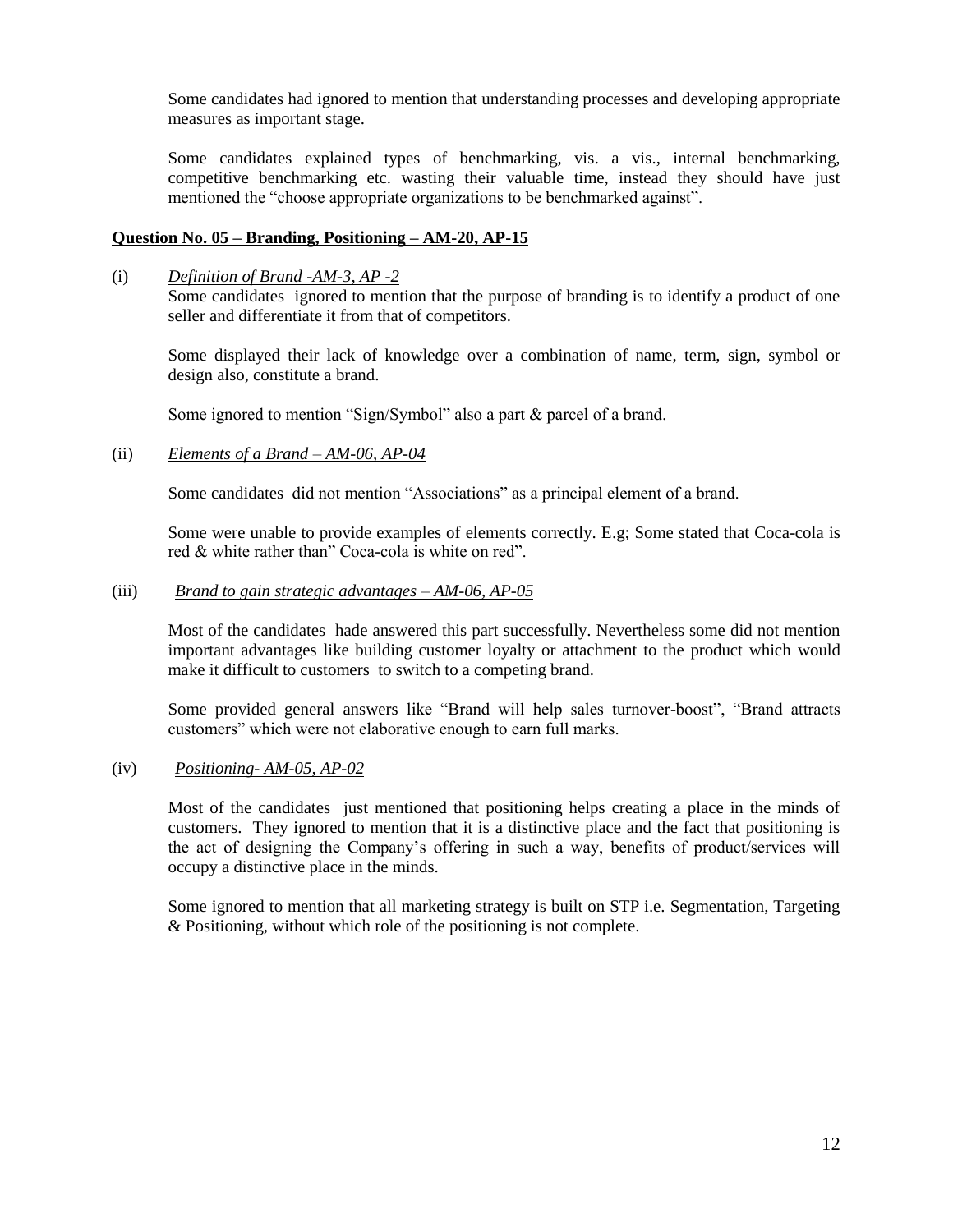# **THE INSTITUTE OF CHARTERED ACCOUNTANTS OF SRI LANKA**

# **Advanced Taxation and Strategic Tax Planning – June 2012**

## **General**

- 1. The question paper had a good coverage of the current syllabus. At the Strategic Level, the paper can be considered as a balanced one, neither too easy nor too difficult. It tested the recent amendments (effective from the Y/A 2011/2012) and affecting taxation of companies, partnerships and individuals.
- 2. The under mentioned strengths and weaknesses are noteworthy.
	- a. In answering the various questions, the approach adopted by a good number of candidates appears to be encouraging. They displayed good knowledge in the presentation of tax computations and ascertainment of statutory income from various sources of income.
	- b. Illegible handwriting: In some cases it was impossible to read the answer of the candidates consolidated comments.
	- c. Poor communication skills: Majority of the candidates were averse to theoretical questions requiring writing skills.
	- d. Poor time management/planning: Candidates should learn to read the question once, twice or even thrice before answering a particular question so that they can understand clearly what is required.

Some candidates write volumes for question carrying only 4 marks while some candidates answer the same question twice (duplication) with slight variation.

3. The Inland Revenue Act is subject to frequent amendments and therefore candidates should keep themselves updated.

# **Question No. 01**

The question tested the computation of gross income tax liability of a listed plantation company owning tea and rubber estates and tea factories.

The question could have been worked within the allocated time by an average candidate.

The overall performance was disappointing as only a few candidates record more than 50% of the allocated marks. Shortcomings/weaknesses in the answers are mentioned below.

a. Planning and time Management - Taxation of a plantation company had not been tested at least in the last 5 years. The mere sight of the word "plantation" appeared to have shattered the hopes of the candidates of passing the subject. This was evident from the fact that a majority of the candidates chose to answer this question last in their priority of answering. This could have resulted in insufficient time to answer this question carrying 30 marks. This type of misfortune could have been avoided by proper understanding of the question and planning the answer.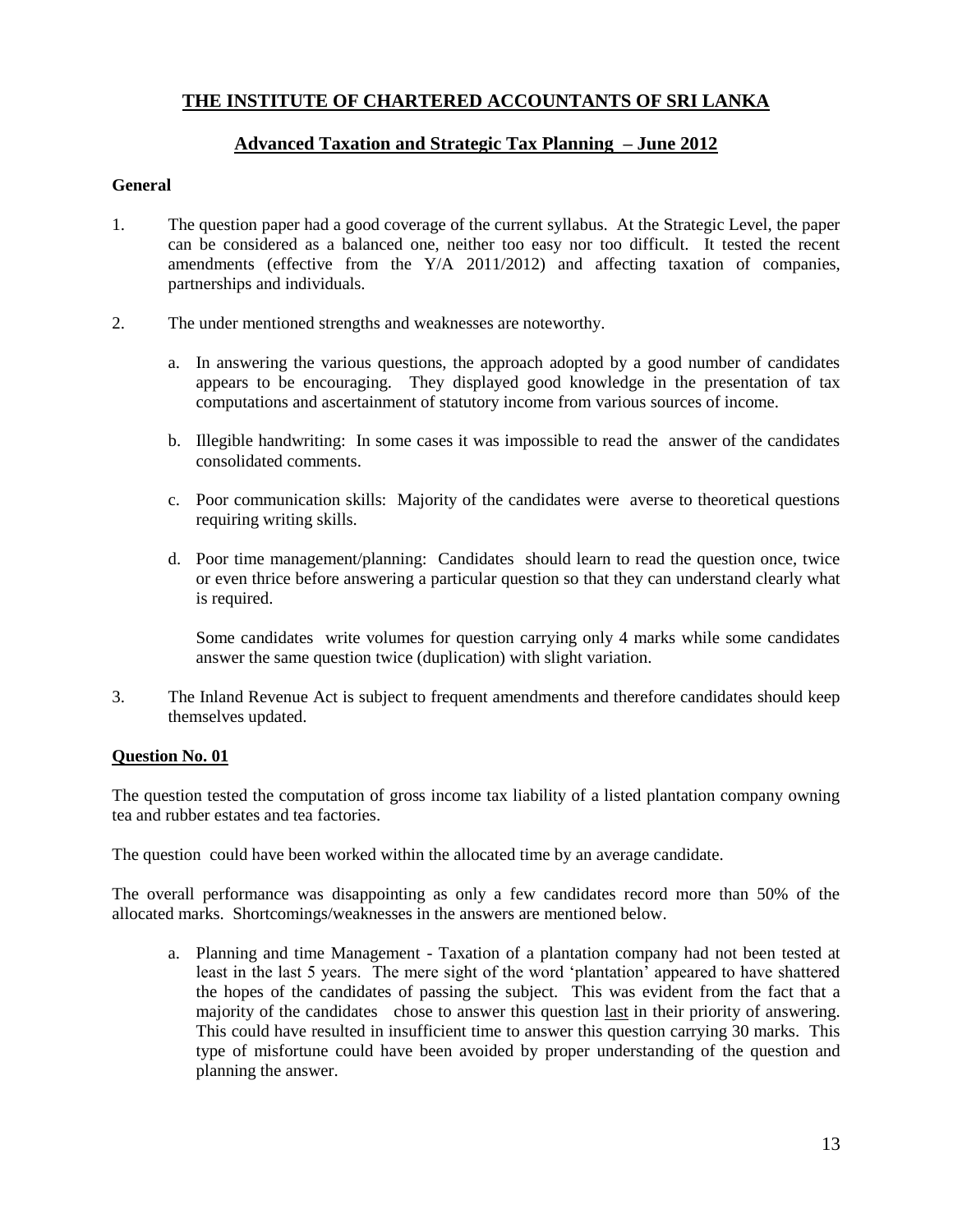- b. Presentation of income tax computation.
	- (i) Some candidates commenced the computation from "Turnover" while a few others commenced from "profit after tax".
	- (ii) Some divided the computation into agriculture and non-agriculture.
	- (iii) Some candidates deducted (instead of adding) disallowed expenses from net profit and added (instead of deducting) allowable expenses/claims from net profit.
- c. Agriculture specific adjustments: A good number of candidates failed to make the correct adjustments in the following accounts.
	- (i) Nursery
	- (ii) Immature plantation
- d. Foreign travel expenses: Some candidates computed 2% of adjusted profit for Y/A 2010/2011 for the purpose of restriction with regard to the deductibility of foreign travel expense but failed to correctly apply it in the tax computation.
- e. Ground rent and approved donation: Some candidates split the ground rent and approved donation to ascertain assessable and taxable income separately for agricultural and nonagriculture activities. Candidates should have understood that it was the adjusted profit from agriculture (statutory income) that was taxed at the concessionary rate.
- f. Deemed distribution tax: Though the distributable profit for  $Y/A$  2010/2011 was given in the question, some candidates computed distributable profits for Y/A 2011/2012. Candidates should have understood that deemed distribution tax chargeable for the  $Y/A$  2011/2012 was computed on the distributable profit for the Y/A 2010/2011.
- g. Company taxation: Taxes chargeable on a company were not properly identified by the candidates , e.g. dividend tax and deemed dividend tax were not considered by many candidates.

The question tested:

- (i) The computation of the gross income tax liability of an individual having income from different sources.
- (ii) Deductibility of interest paid on a loan to construct a house.

There were substantial amendments to Inland Revenue Act effective from Y/A 2011/2012 and affecting taxation of individuals. More than 10 (ten) such amendments were tested in the question and it is comforting to mention that a good number of candidates displayed fair knowledge of such amendments. The under mentioned weaknesses/shortcomings are noteworthy.

- 1. Employment Income:
	- a. Some candidates treated PAYE deducted from employment income as final tax when there were other sources of income where no final tax has been deducted.
	- b. Housing benefit: When computing rented value, some candidates applied the method of net rent income computation.
	- c. Motor vehicle benefit: Since the question did not mention whether fuel of driver was provided many candidates presumed neither fuel nor driver was provided. However, any candidate who applied a different value should have mentioned his/her assumption. A few candidates gave different values without stating the assumptions.
	- d. Exemption of vehicle benefit:
		- i. some candidates treated the vehicle allowance as liable and exempted the value of the benefit of the motor vehicles.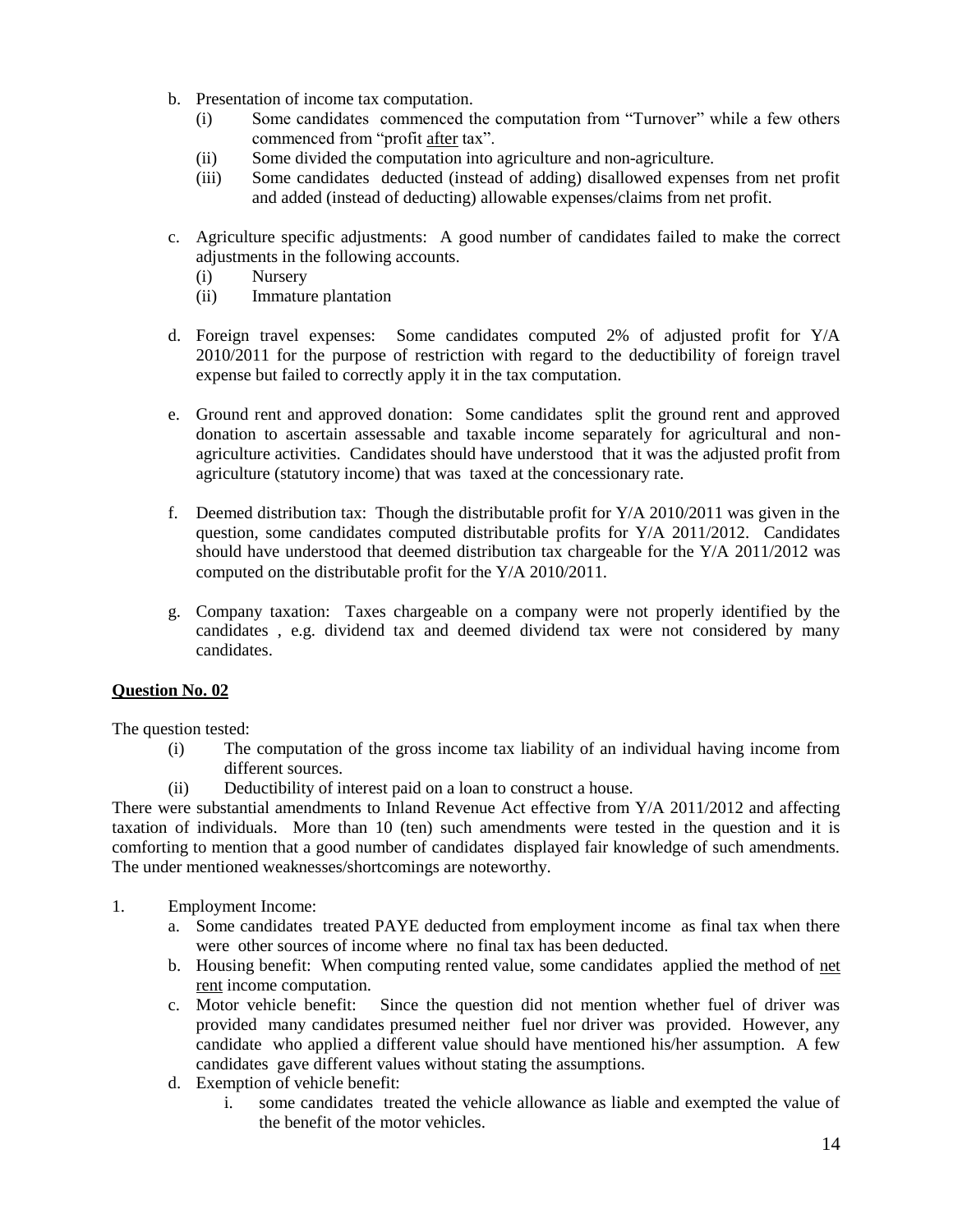- ii. some candidates exempted the value of the benefit of the motor vehicle instead of exempting the higher value (vehicle allowance). Items (i) & (ii) were clear examples of misunderstanding of the candidates of the new amendments affecting employment income.
- e. Profit from construction and sale of small houses: This profit was exempt under section 13 (zzz). A good number of candidates treated this was liable to tax.
- f. Profit from agriculture. The exemption granted under section 16 expired on 31.03.2011 and such profits are liable  $\omega$  10% from the Y/A 2011/2012. Some candidates did not know that the exemption is over.
- 2. Tax free allowance: A few candidates claimed Rs. 300,000
- 3. Qualifying payments. Expenditure on construction of small houses (less 500 sq.ft.) This relief cannot be claimed from employment income form Y/A 2011/2012. A good number of candidates made mistakes in their computation of the claim.

Part (2):Most of the candidates seem to have not understood the question properly.

### **Question No. 03**

This is a tax administration question.

- Part (a) tested circumstances which would make it compulsory for an individual to open an income tax file.
- Part (b) tested a particular method adopted by the CGIR in the exercise of his powers to recover taxes in default.
- Part (c) tested the meaning of regular profits from employment for the purpose of deducting PAYE tax.
- Part (a):general performance was quite satisfactory and good number of candidates scored 100% of the marks.
- Part (b): general performance was very poor. A good number of candidates had written irrelevant answers,
	- e.g. (i) some candidates mentioned a bank"s obligation to deduct WHT on interest paid on fixed and savings accounts (section 133)
		- (ii) Some treated this notice as an assessment on the bank manager and mentioned that the manager should lodge an appeal against this notice.
- Part (c): general performance was quite unsatisfactory. Most of the candidates gave irrelevant answers or answered in general terms. E.g. "profits earned in working as an employee" .

The answers to these tax administration questions clearly expose poor reading habits of the candidates.

### **Question No. 04**

- Part (1) of the question tested the knowledge of standard value added tax (VAT) together with the new concept of simplified value added tax (SVAT).
- Part (2) of the question tested the responsibilities of a VAT registered person. The under mentioned weaknesses are noteworthy.
	- (i) a good number of candidates treated supplies to garments exporter and value added tax exporter as exempt zero rated.
	- (ii) treating a supply in respect of which SVAT credit voucher is not collectible as a SVAT supply.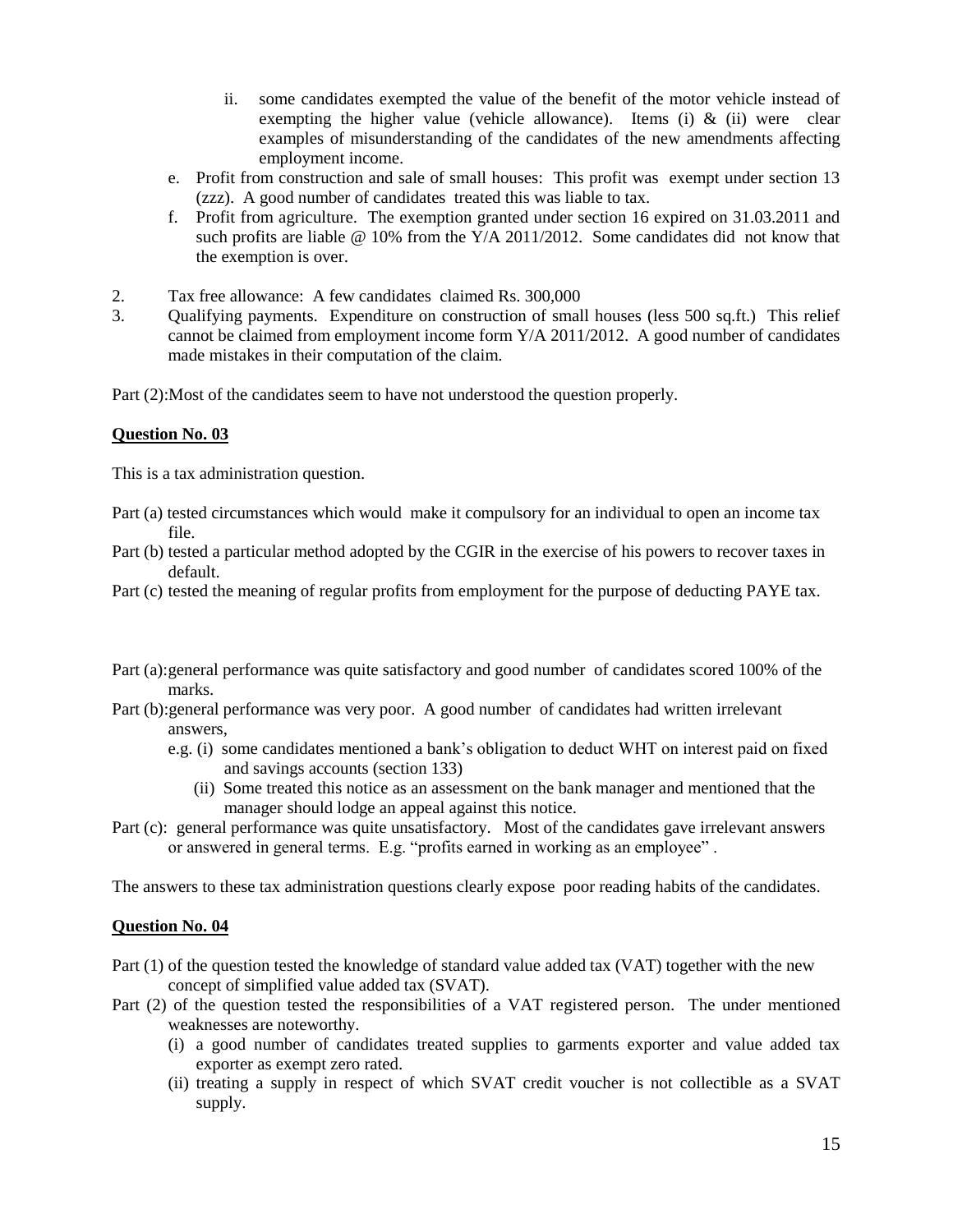- (iii)VAT debit note received from a local purchases, adjusting this with output tax instead of adding to input tax.
- (iv) a good number candidates appear to have not properly understood the operation of SVAT mechanism particularly that the SVAT payable can be set off using the SVAT credit vouchers against the total VAT payable.
- (v) set off of unabsorbed input tax brought forward,
	- some candidates claimed 10% of the net unabsorbed balance as at 01.12.2011.
	- some candidates applied 5% of the total VAT payable instead of net VAT payable.

The question tested the knowledge of computing the adjusted/divisible profits of a partnership and the net partnership tax payable. It also tested the computation of the tax liability of one of the partners.

The question was a straight forward one devoid of complicating adjustments and, at the Strategic Level, could be considered as a bonus question.

Shortcomings/weaknesses noticed in the students answers:

- (a) Poor reading of the question, e.g. computing the income tax liability of both partners when the question requires computation of the tax liability of only one partner, a clear case of wasting valuable exam time.
- (b) Ignorance of amendments to tax law,
	- e.g. (i) taxing partnership  $\omega$  10% (the rate for Y/A 2011/2012 is 8%)
		- (ii) applying erroneous proportion for the purpose of claiming tax credit in respect of partnership tax and ESC paid against individual partner's tax liability.
- (c) Profit sharing ratio, As per the Partnership Act, the partners should share profits and losses equally in the absence of any provision in the partners" agreement to the contrary. A few candidates have taken the ratio of partners' salaries for this purpose.
- (d) Taxation of partners The maximum sale applicable is 10% (educational services) A few candidates applied 10% to the entirely of the taxable income (i.e. ignoring 4%  $& 8\%$  slabs)

### **Question No. 06**

The question tested knowledge of the candidates in case law.

Parts (1) & (3) are based on section25 (1) of the Inland Revenue Act. Candidates should be well conversant with this section and always quote where relevant, because this is the legal authority for the deductibility or otherwise of an item of expense or outgoing. Most of the candidates mentioned "circulating capital", "revenue nature" but only a few mentioned S.25 (1).

Only a very few discussed the deductibility of expose where the wordings in the Act are "incurred in the production of income" or "for the purpose of trade or business."

Part (2) tested whether depreciation allowance can be claimed in respect of an elephant owned and used by a tourist hotel for the purpose of providing elephant rides to tourists. A good number of candidates answered that such allowance cannot be claimed. Candidates are advised to read the case law "Yarmouth vs France for a detailed discussion on this issue.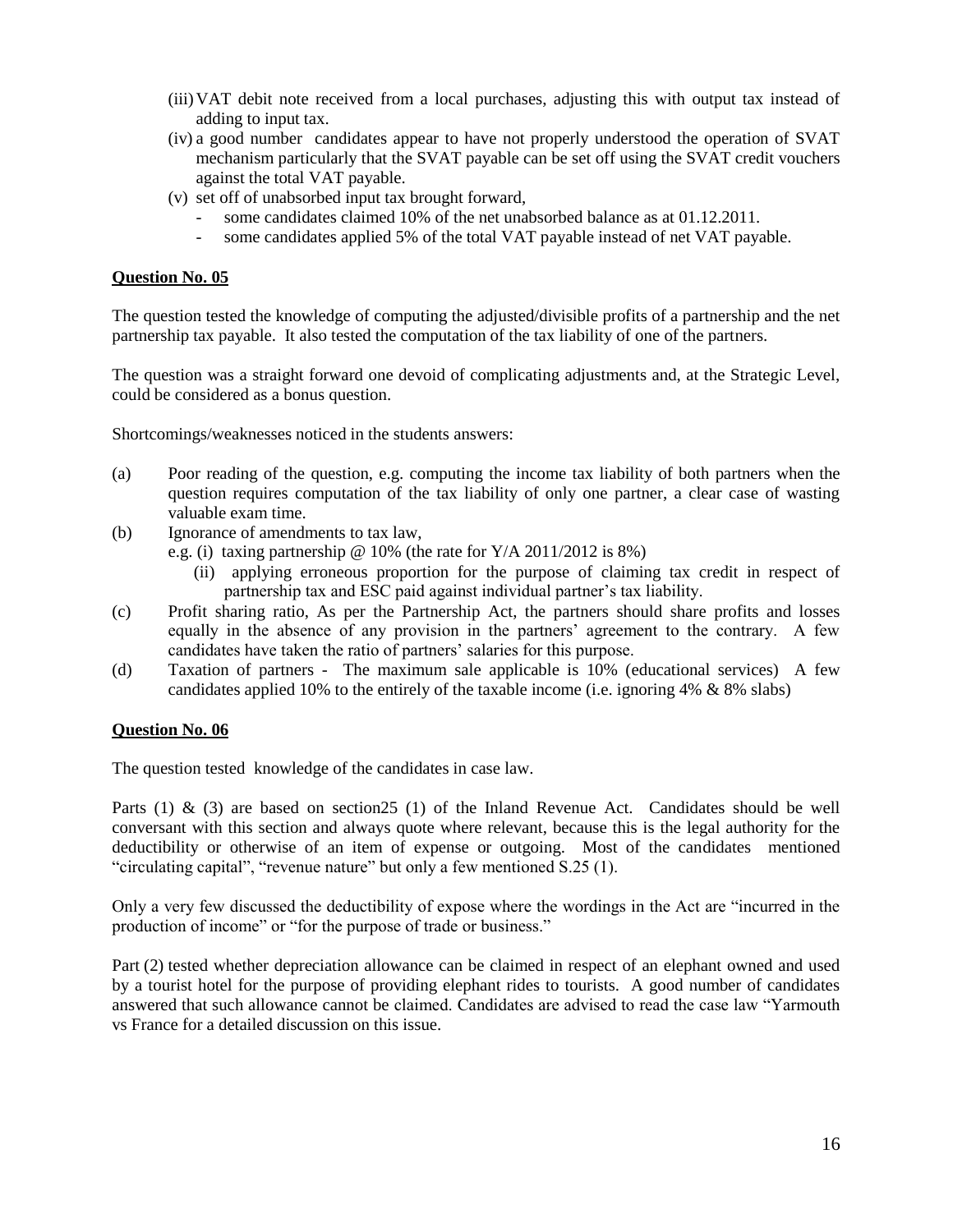# **THE INSTITUTE OF CHARTERED ACCOUNTANTS OF SRI LANKA**

# **Commercial Law and Corporate Law – June 2012**

## **Question No. 01**

- (a) Performance in part (a) of the question is very poor. Question clearly asks to explain as to how a contract is performed under Sale of Goods Ordinance. In other words to explain the manner by which a sales transaction is completed. Majority of the candidates had not understood question and had explained numerous areas which have nothing to do with performance of a contract under Sale of Goods Ordinance. Accordingly the answers produced by candidates have covered areas like,
	- i. Defining sale of goods or contract of sale of goods instead of explaining performance of such contract.
	- ii. Parties to such a contract and other requirements for same. Such as there should be goods, consideration, the consideration should be in money, seller should have a right to sell the goods and so on.
	- iii. Contract for sale of goods should be performed as per the Sale of Goods Ordinance.
	- iv. Contract of sale of goods is performed subject to conditions such as seller should have title for the goods, goods should comply with the description given. Goods must be fit for the purpose, goods should be in merchantable quality and they should be comply with sample, and so on and wasted time.
- (b) Question requires to discuss the rights of an unpaid seller under Sale of Goods Ordinance, a question appears in this paper on and off. Therefore, candidates should be familiar with those rights of an unpaid seller. Though a fair percentage of candidates were familiar with them a similar percentage of candidates were not. Many of them were not much sure regarding the rights of an unpaid seller and had tried to explain unnecessary areas stating in different forms such as;
	- i. rights agent the buyer/against the goods
	- ii. action for price
	- iii. action for non-acceptance of goods.
	- iv. sue in court and recover the price/
	- v. action for damages if there is any loss to the seller.
	- vi. rights against non-payments.
	- vii. sue for breach of contract and so on.

As the candidates were not much familiar with the Ordinance they had presented their own presumed answers. If the candidates were conversant with the provisions of the Ordinance they should not have presented these types of irrelevant answers in wasting their valuable time. They have divided them into some unwarranted sub-divisions though the question did not expect to do so. As stated here above some candidates had expressed the view that unpaid seller has a right against the buyer for non-acceptance of goods. What they had failed to understand was that, if the buyer had not accepted the goods sold by the seller there would be no completed contract of sale. Also when question asked to describe the rights of an unpaid seller they had wasted time to discuss and explain regarding actions against non-acceptance of goods. Further some others had dealt with damages that could be claimed by the seller in the event if he had sustained any loss due to non-payment by the buyer. On the other hand it has no connection to an unpaid seller and they had failed to explain where the seller has sustained losses due to this. Also some others had stated that the unpaid seller had the right sue for breach of conditions of the contract of sale.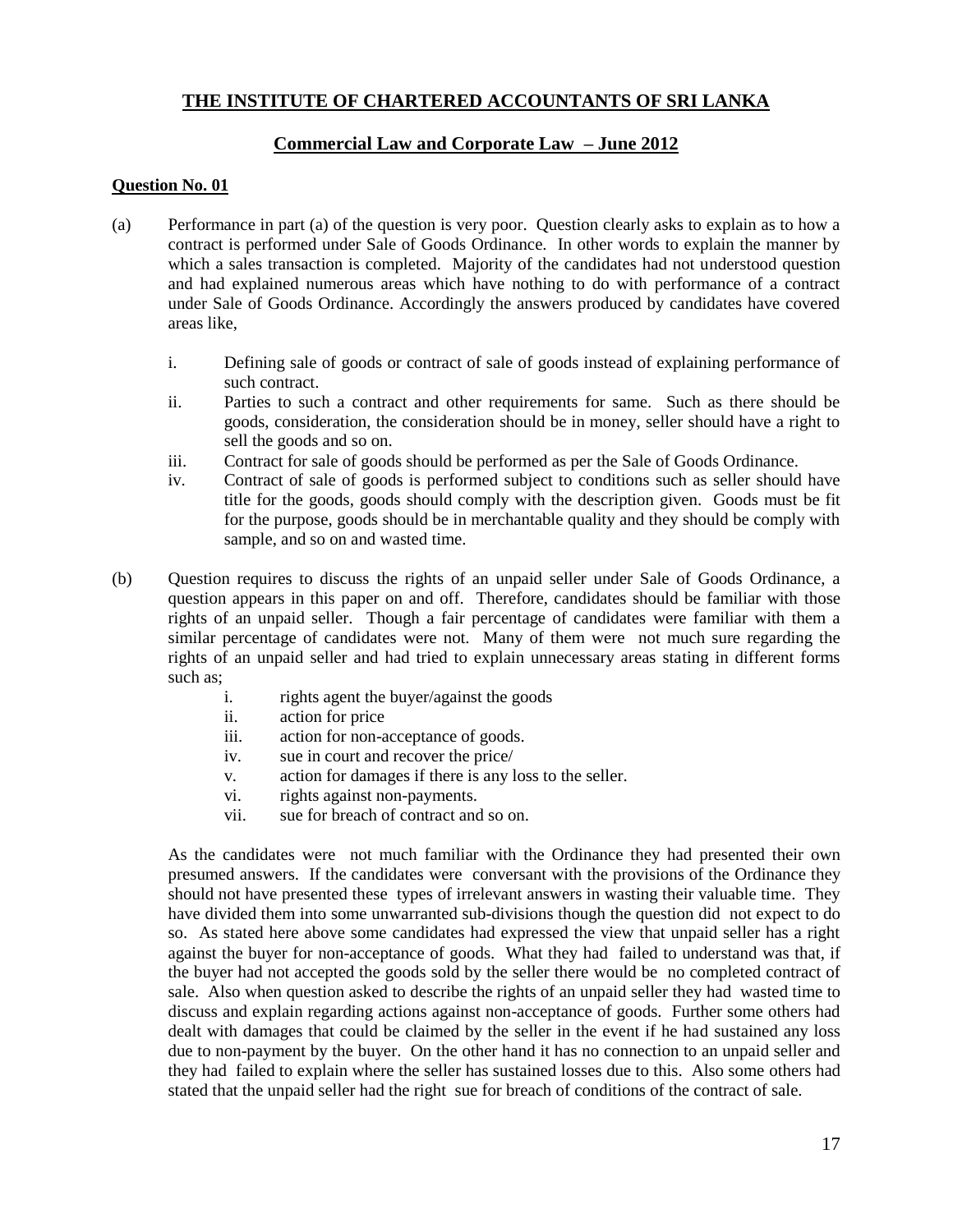Here again those did not convey under the heading of underpaid seller though there could be instances where one party can initiate legal action against other party who had breached the conditions of contact for which they entered into

When it is summarized it could be observed that most of the candidates were not conversant with the provisions of the Sale of Goods Ordinance or not competent to produce satisfactory answers to the question as laid down in Sale of Goods Ordinance and tried to furnish some answers built up by them following the common principles applicable for any type of contract in general.

# **Question No. 02**

Performance of this simple question which dealt with instances under which a partner could make an application to court to dissolve the partnership was not up to expectations. Though the question clearly stated that Padman seeks advices as to when a partner could make an application to court to dissolve the partnership, some candidates had tried to explain instances where a partnership could be dissolved voluntarily or automatically. Accordingly some candidates had given following instances as a partner can make an application to court to dissolve a partnership.

- i. Death or retiring of a partner
- ii. If the partnership become illegal to continue.
- iii. When partners agree to dissolve the partnership by mutual agreement.
- iv. When a partner has sold his share to an outside party.
- v. When a new partner admitted to partnership.
- vi. When partnership has achieved its objectives for which it was established.
- vii. When partners are of the view that it is better to dissolve the partnership.

Several others had wasted time to discuss in length regarding the two ways by which a partnership could be dissolved i.e. voluntarily dissolution and dissolution by court.

Some others had expressed the view that when a partner is entering into partnership or a partner sells his share to outside the partnership should be dissolved voluntarily. Accordingly Taste Tea should be dissolved voluntarily and form a new partnership. Therefore Padman need not consider the ground for dissolution of partnership under court order but it could be dissolved without court order. Few others were of the view that according to Partnership Ordinance new partner could be admitted to partnership with the approval of all the other partners and sign a new partnership agreement and no need to dissolve it.

Handful of others had confused with liquidation or winding up of a company under court order or under supervision of court with dissolution of a partnership with court order and explained various irrelevant areas. It was clear that candidates had no clear and complete knowledge on the area tested or same time they have not read the question and understood it properly as to what was expected by the question.

Further a minor percentage had dealt with completely irrelevant area such as definition of partnership various ways by which a partnership could be formed, relationship among partners, duties and responsibilities of partners and numerous other areas instead of stating as to when a partner can make an application to court to dissolve it. These types of shortcomings take place mainly due to not exercising proper care in answering the question and also due to poor reading habit of the question by candidates before starting answer the same. Writing lengthy answers glancing through the question with no sense of the same will not produce deserved results. Therefore, candidates should make it a point that the question is read and understood properly to realize as to what is expected by the examiner from the question.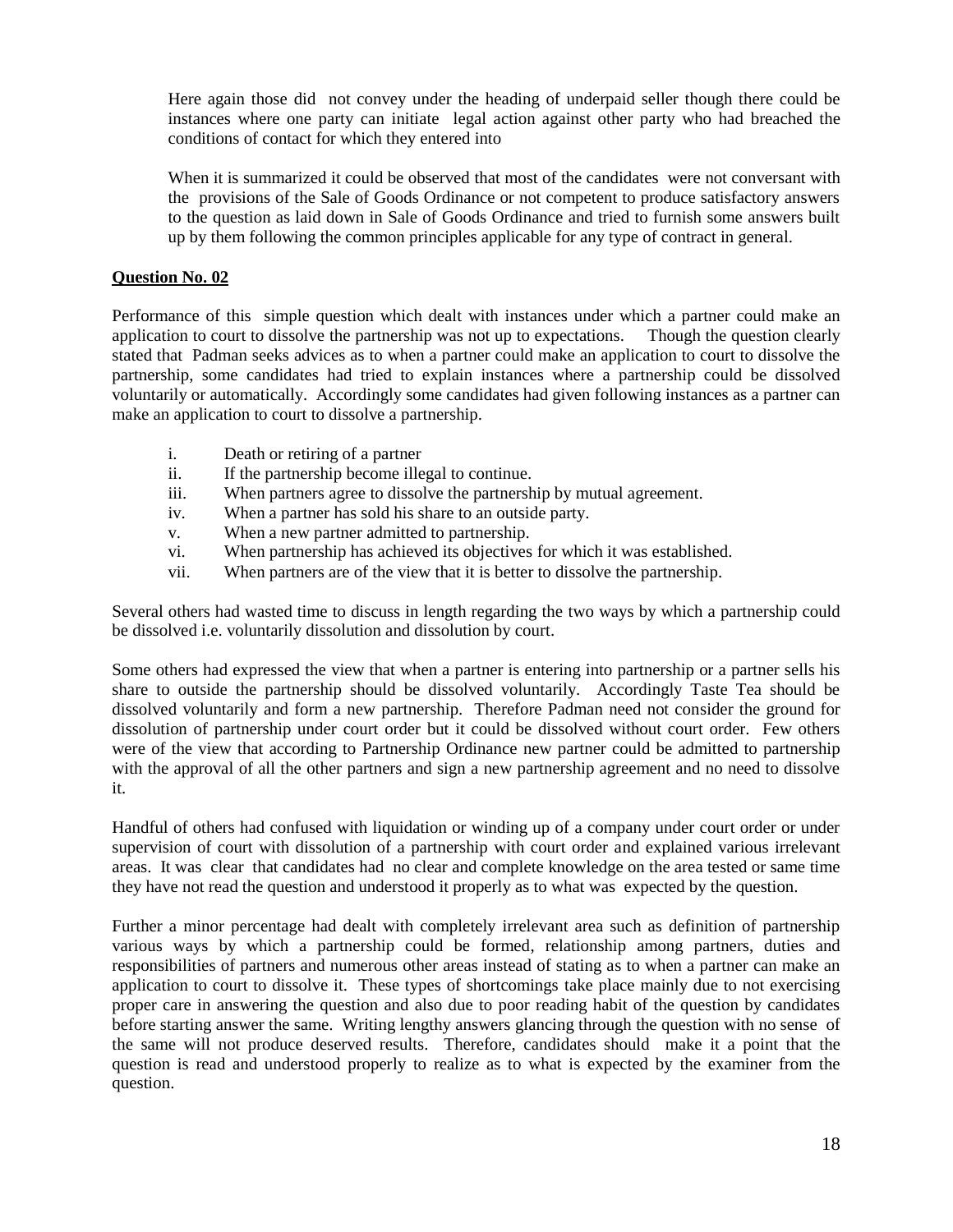This was a simple question on normal contract. In the given case what happened was that Mr. Clean had not disclosed the actual terms and conditions to Jane in spite of her clarifications at the time of handing over her dress for dry cleaners Mr. Clean has induced Jane to enter into the contract by misrepresenting the facts applicable for the contract. The issue was when there were stains on her dress after dry cleaning it, whether Mr. Clean can rely on the exception clause which he had tried to introduce to Jane by misrepresenting the facts. Had the candidates analyzed the problem on those direction they would have furnished satisfactory answers for this simple question on Law of Contracts.

Instead of doing so they had explained various facts or areas which had no connection to the case given. In their answers some had tried to define exception clause or stated that this kind of agreements were very serious and if one party breach the conditions of the agreement other party can take legal action against the party breached the conditions. Some had expressed the following views.

- i. This is a commercial agreement. Commercial agreement means a contract between two parties with the intention of creating legally binding contract.
- ii. At the time of handing over the dress Jane signed a receipt. This written document is sufficient to create legally binding contract between the two parties and it was done with serious intention.
- iii. Jane cannot take any action against Mr. Clean for damages in her dress because at the time of handing over the dress she signed a receipt which states that the company is not liable for any kind of damages that may arise out of the cleaning.

There were few others who had opposed the above views. Jane has several remedies for breach of contract namely;

- (a) refuse to further performance of the contract.
- (b) take actions for damages
- (c) sue for specific performance
- (d) get an injunction against Mr. Clean and so on and wasted their time.
- (b) Another simple question on Law of Contract where the candidates were expected to identify the two terms i.e. conditions and warranties in Law of Contracts. Further what are the effects on contracts for breach of conditions and breach of warranties.

In the given case definitely the main term is to play for the said club for 2012 season and taking part in at least term practice sessions is a subsidiary of the main term i.e. a warranty. Accordingly it is very clear that participating in practice sessions is not a term which goes to the root of the contract but it is a subsidiary term to the main term or only a warranty and not a condition. So what is the effect of breach of a warranty?

If the candidates were capable to analyze the case on those lines definitely they would have furnished satisfactory answers. But the candidates were not much competent or capable of doing so and had wasted time to deal with various irrelevant areas and following are some of the answers given by them

- i. Contract could be terminated by following methods.
	- (a) by giving notice
	- (b) by breach of the contract
	- (c) by agreement
	- (d) by performance
	- (e)

In Law of Contract there are some methods to terminate a contract such as

- a. revocation
- b. rejection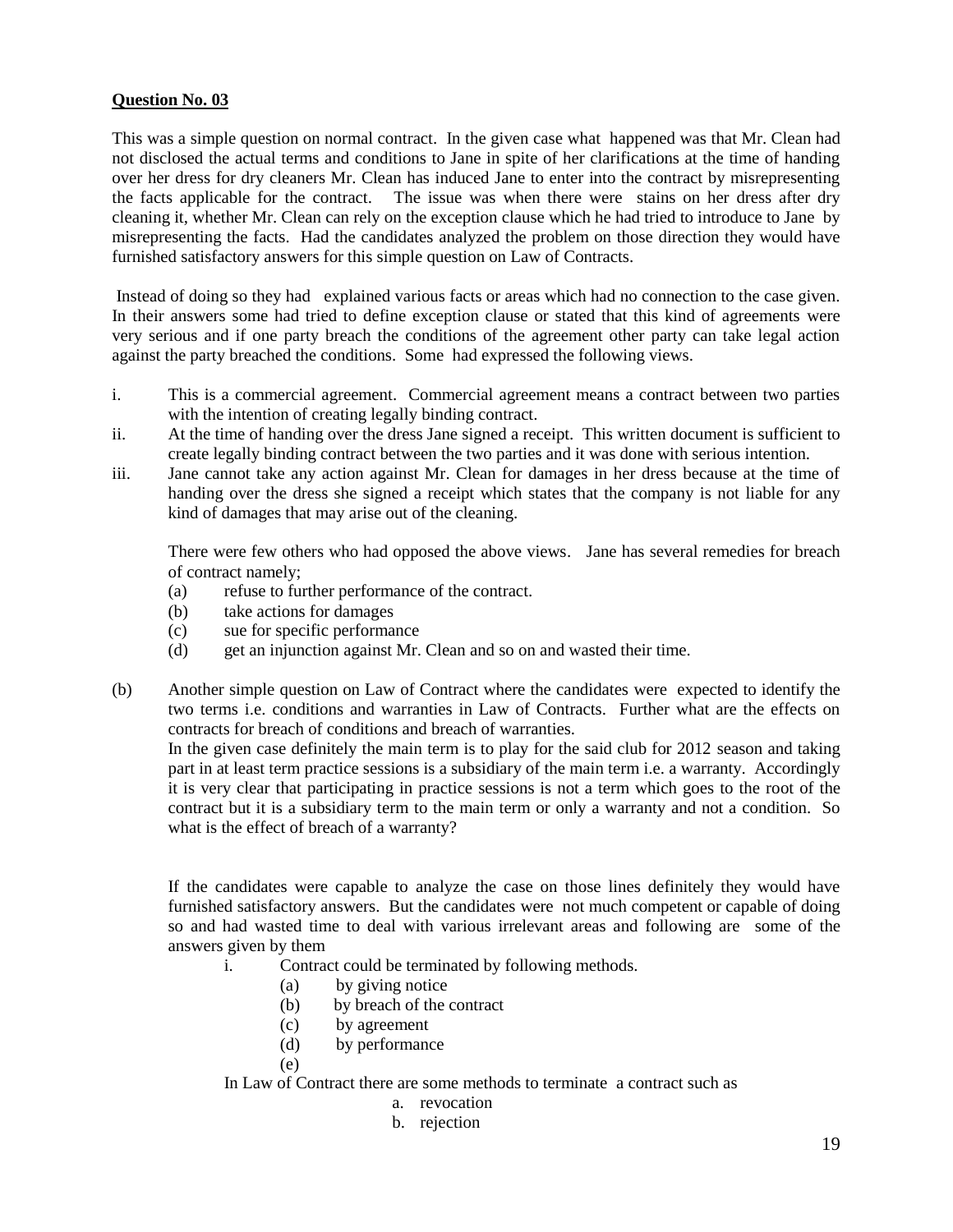- c. laps of time
- d. failure to fulfill a condition in the contract
- ii. Mr. Credit could not play the  $1<sup>st</sup>$  match because he has not practiced enough since he had not participated 10 practice sessions and so on.

(a) Candidates were expected to discuss the rules applicable for insurable interest in life insurance. Especially when one person want to obtain a life policy on the life of another. In the given case it was stated that Mr. Debtor owes Rs. 1 million to Mr. Creditor and Mr. Debtor has requested credit period of 1 year to settle his due to some reasons . Mr. Creditor is willing to give 1 year period provided that he can obtain a life policy on the life of Mr. Debtor, therefore he wished to get advise in that respect. An insurable interest means that the person affecting the insurance will sustain financial or pecuniary loss on death of the whose life is to be insured. In problem given in the question it was very clear that if Mr. Debtor would die during the one year period for which credit period was extended, definitely Mr. Creditor would have suffered a pecuniary loss of Rs. 1 million. Therefore it is evident that Mr. Creditor has an insurable interest on life of Mr. Debtor up to Rs. 1 million. This position has been laid down in certain case law too. Candidates have same idea on those areas and had discussed re-insurable interest Mr. Creditor has on the life of Mr. Debtor but they are not much competent build up a suitable answer to the question applying their knowledge on the subject matters as required by the question. Further it could be observed that majority of the candidates used to just state that Mr. Creditor has a right to obtain life policy on the life of Mr. Debtor without explaining the principle and connecting the same with Mr. Creditor's eligibility to obtain the life policy. It is very important to discuss the principle first and to connect same to the case given in question.

A minor percentage of candidates had dealt with irrelevant areas and had tried to discuss 3 most important elements in insurance namely premium, uncertainty and utmost good faith or some other elements in insurance and named them as indemnity, utmost good faith, subrogation and insurable interest and so on. Few others has wasted their time to discuss ways by which the business of Mr. Debtor can be improved so that he can settle the amount due to Mr. Creditor without postponing the payment.

(b) Part "b" is too in insurance but the person who insured the property has done deliberate act by setting the fire on his armchair with the view of making an insurance claim. It is also very clear that no insurance claim could be made for the damages caused by the deliberate acts done by the insurer himself with the malicious intention of making an insurance claim. The question clearly explains that Mr. Raux has set fire on broken armchair since he has no money to repair it. This has been done with very purpose of claiming damages under the fire policy he had already obtained. Here the simple question that could be raised is that whether an insurance claim could be made on damages caused on deliberate acts done by the applicant himself. Had the candidates analyzed the problem in those directions they would have furnished acceptable answers for this simple question. Although some candidates had given some relevant answers they are not much competent to furnish fully acceptable answers by analyzing the problem on correct directions.

There were some others who had expressed the view that the insurance company is liable to pay compensation even it is a case of willful distraction of the insured property. They have stated this by ignoring the insurance principles. Further few others had wasted time to explain numerous irrelevant areas and the following answers had been furnished.

- i. The following must be existed in insurance contract
	- a. Periodically payments premium
	- b. An uncertain event.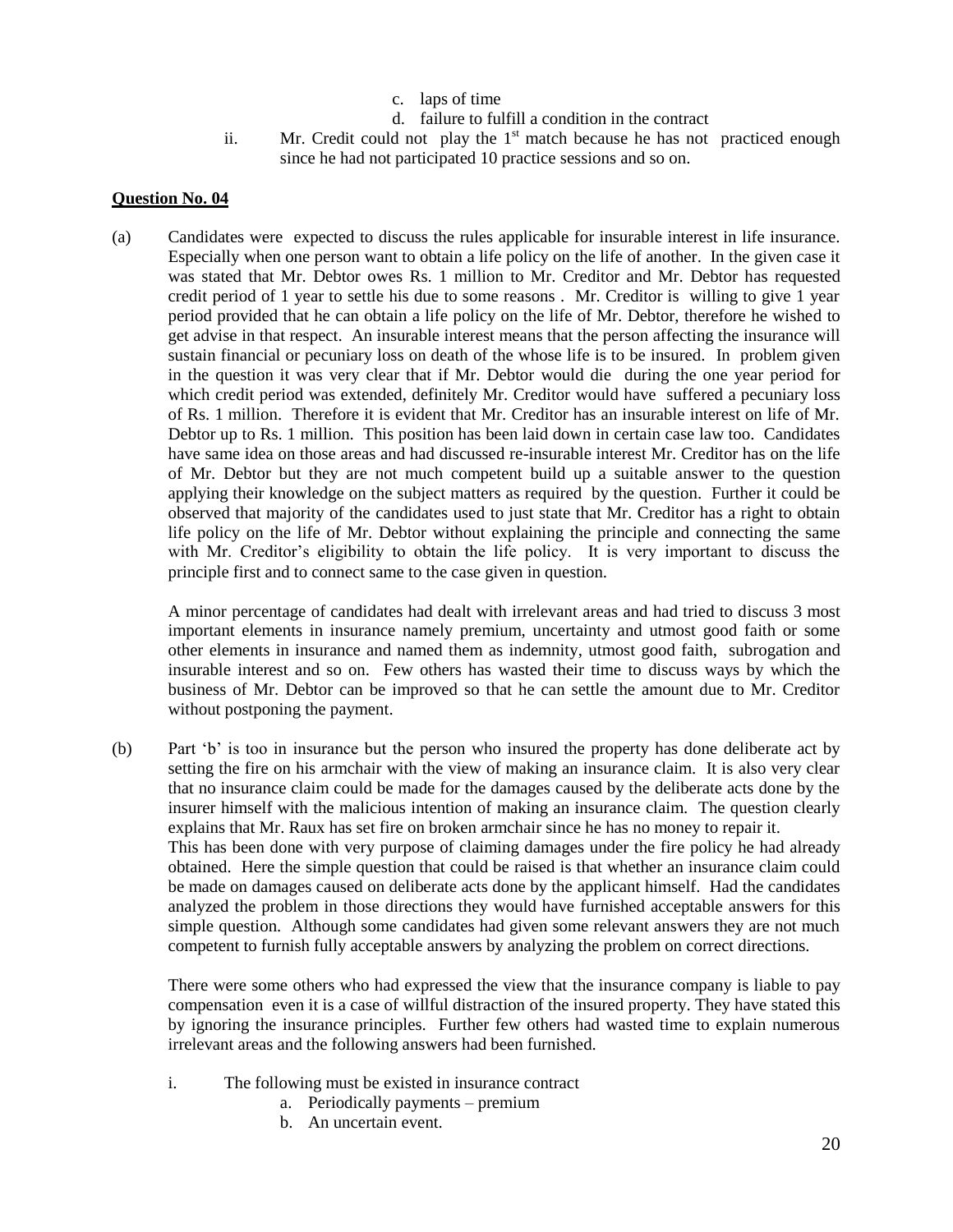c. The uncertain event should adversely affected the insured and so on.

# **Question No. 05**

- (a) Performance in this direct question is better when compared with other questions and large number had correctly given the three main contents that should be included in an Articles of Association as laid down under section 13 of the Companies Act and scored full marks allocated for part (a). However there was a minor percentage of candidates who were not familiar with said section and had written some irrelevant answers and following had been given as contents of an Articles of Association.
	- i. The structure of the shareholders' ownership and other provisions
	- ii. Contents according to part I of the  $4<sup>th</sup>$  schedule of the Act
	- iii. Required reports according to part ii of the  $4<sup>th</sup>$  schedule to the Act such as Auditors' report, Accountants' reports and so on and wasted their time.
- (b) Candidates have some knowledge on areas tested by the question as they were familiar with section 15 to a certain extent. The main weaknesses that could be observed was that though they had some idea on contents of section 15 they were not capable in presenting a suitable answer to the question. In furnishing the answers they had unnecessarily wasted their time to explain the procedure to be followed in passing a special resolution though it is not expected by the question . Although section 15 (i) of the Act specifically states that subject to the provision of the Act, a company may at any time alter its articles by passing a special resolution, the candidates had not understood it in the same manner but stated that according to section 15 (i) company can alter its articles which is not the correct section.

There were few others who were not familiar with the section and had written completely irrelevant answers. As per their answers the contents to be included in communication to Registrar of Companies when altering the articles are;

- i. The name of the company.
- ii. The number and address of the company
- iii. Copying of the new articles (not the full text of the resolution)
- iv. Signatures of the directors and so on.

Handful of others had stated that within 20 working days of altering the articles of association the company should send the amended articles to all the shareholders of the company whilst some others had expressed the view that the company should include the following into the alteration.

- i. The new object of the company
- ii. The amended rights, obligations and additional rights of the shareholders.
- iii. The changes established in the management and administration of the company .

Some had wasted time to deal with the following areas instead of detailing the methods followed for alteration of articles of a company.

- i. The registrar may replace the new (amended) Articles of Association in place of the previous articles they had delivered at the time of incorporation and update company documents.
- ii. Company should give public notice within 5, 10 or 14 working days from amendments. This is an indication that they failed to understand the question properly.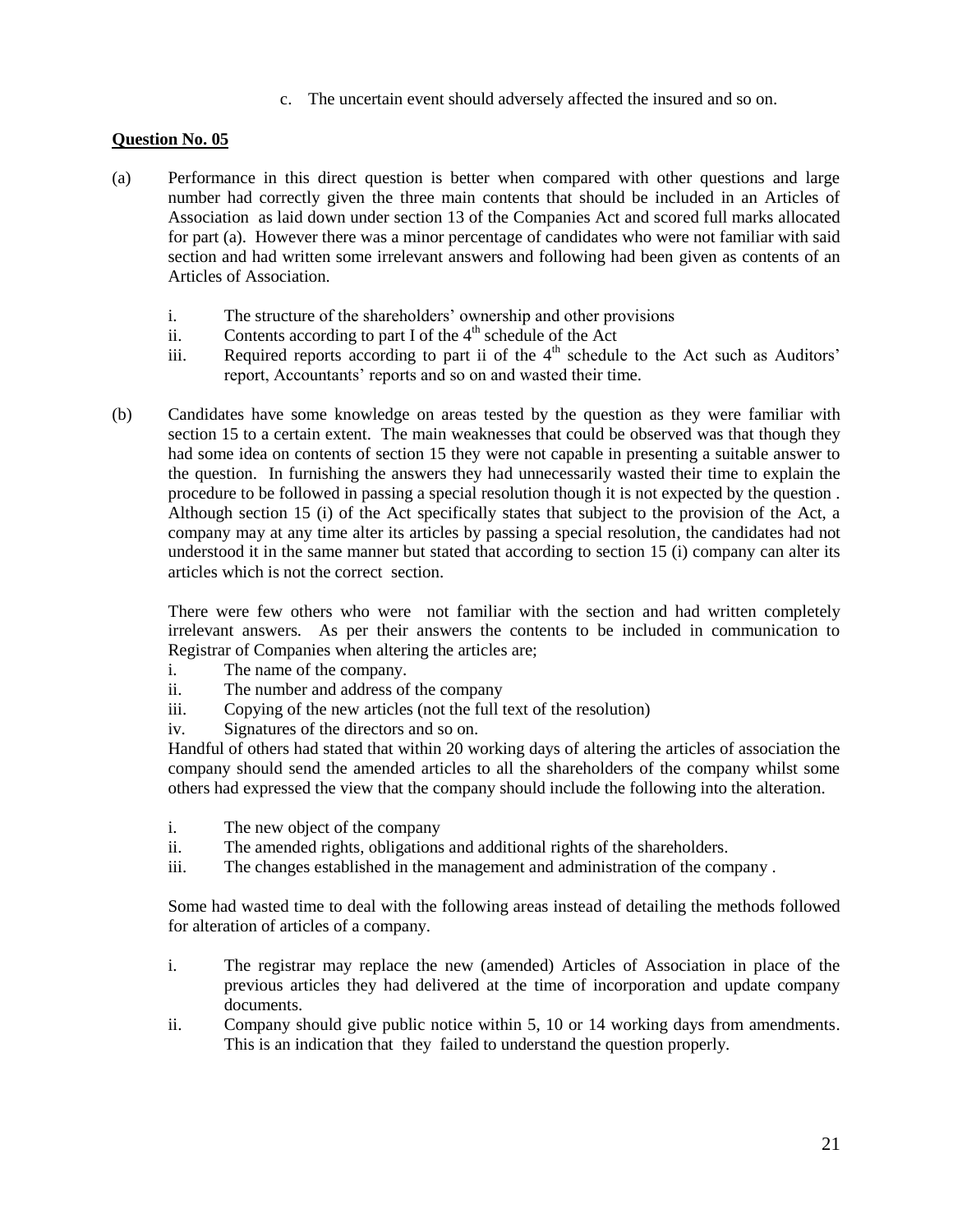Direct simple question from the Act to test the knowledge on provisions laid down under sections 49  $\&$ 52 of the Company"s Act. The question could be answered by an average final level accountancy student with his/her general knowledge in accountancy since the subject areas like rights of shareholders, different classes of shares that can be issued by a company under the provisions of the Act and different form of consideration which are generally covered in company accounts.

Performance in all 3 parts of the question was better than that of other questions and majority has scored higher percentage of marks allocated. However there was a minor percentage who has failed to furnish acceptable answers, since they were not much familiar with sections 49 and 52 of the Act. Due to that reason some had furnished irrelevant answers and few examples for each part is given bellow.

- Part (a) i. There are mainly 2 sources by which shareholders rights are set out namely Company's Act & Articles of Association.
	- ii. Possess ownership (to some extend) of the company
	- iii. Can take part in decision making process.
	- iv. Can have some interest on activities of the company.
	- v. Can be appointed as directors of the company.
	- vi. Right to take part in right issues and bonus issues. .
- Part (b) i. Shares which confer no rights.
	- ii. Non-redeemable shares
	- iii. Convertible and non-convertible shares.
	- iv. Cumulative and non-cumulative shares
	- v. debentures
	- vi. differed shares and so on.
- Part (c) i. Bills of exchange, credit rates or any other benefits.
	- ii. Financial instruments
	- iii. Consideration for issue of shares in determined by Board of Directors.
	- iv. Consideration should be fair and equal with the existing shareholders and of the

company.

- v. Mobile phones, trade stocks .
- vi. Shares of other companies.

Failure to understand the question and their poor knowledge on relevant provisions of the act were the main reasons for poor performance in this easy question.

### **Question No. 07**

Performance in this question was below the average and it indicates that they have not paid sufficient attention regarding procedure followed in voluntarily winding up.

Part (a) of the question clearly states that the company seeks an advice on notice of resolution of winding up voluntarily but instead of dealing with the advice on notice of said resolution, candidates had written numerous irrelevant points or discussed irrelevant areas as they were not familiar with notice of resolution of voluntarily winding up. Few examples of answers produced by candidates are as follows:

i. If the Articles provides dissolution of the company after specific period or activity of any specific task, after expiring such period or achieving such task company may voluntarily wind up after passing an ordinary resolution for that effect.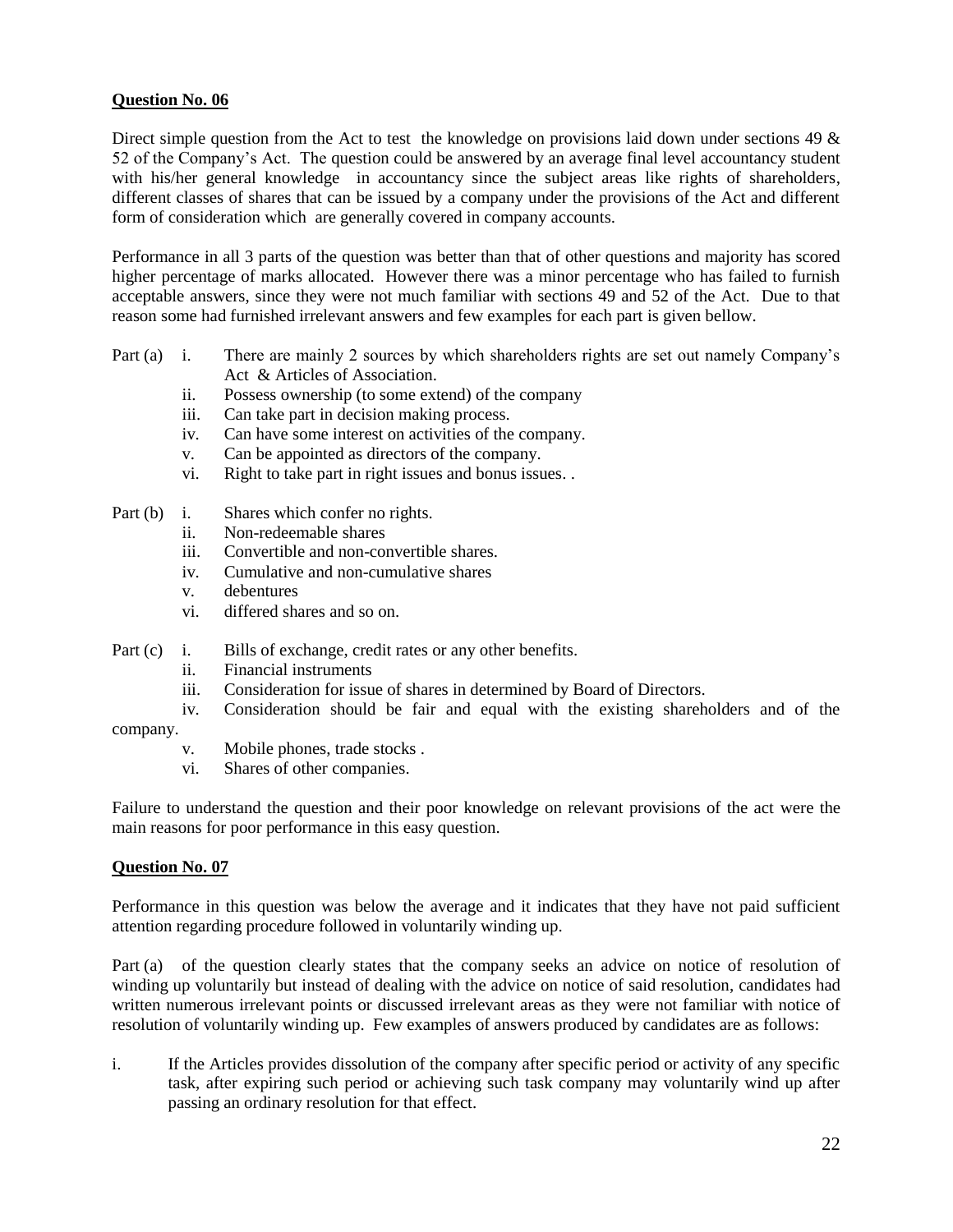- ii. Company can pass a special resolution to wind up voluntarily if it cannot continue with its business due to liabilities of the company.
- iii. Company should send notice of the resolution of winding up voluntarily to the Registrar of company.
- iv. Company should give notice to its shareholders by calling for a general meeting by giving 15 working days notice to them.
- v. Voluntarily winding can be under court order and under the supervision of the court.
- vi. The court may appoint an additional administrator and take the administration of the company under the supervision of the court.
- vii. If the company wishes to wind up the company voluntarily under the supervision of the court it may request to court to do so.

Part (c) -This part clearly asks to advise on effect of voluntarily winding up on business and status of the company but instead of advising of said areas the candidates have wasted time to explain following areas which have no connection to the question.

- i. Name of the company is removed by registrar from the register.
- ii. Directors and employees of the company are removed and the liquidator is appointed.
- iii. Assets and liabilities of the company settled by the liquidator
- iv. Shareholders cannot transfer their shares to others.
- v. No alterations to the articles of association could be effected and sale of assets of the company is void.
- vi. In terms of the provisions of the Companies Act upon commencements of winding up of the company Board of Directors has to make a declaration of solvency. This will state that they have made a full inquiry into the affairs of the business and are satisfied that the company will be able to pay off its debts within 12 months from the commencement of the winding up.
- vii. After company pass the special resolution for winding up voluntarily court may order the voluntary winding up should be subject to the supervision of the court. Court can appoint a receiver/liquidator for winding up process and company should settle its liabilities.
- viii. Company should call a general meeting to appoint one or more liquidators and to fix their remuneration. After winding up, liquidator has to give notice to court and get the dissolution order and it should be sent to the Registrar of Companies.

Here again the very clear indication is that candidates were not familiar with section 322 and other relevant provisions of the Companies Act and presented their own presumed answers

### **Answer No. 08**

Performance in this question is below the expectations. It is well known factor that though there was age restriction to appoint as a director of a company in Companies Act No. 17 of 1982, this restriction has been removed for the directors of private limited companies which are not subsidiaries of public companies by the new Companies Act, No. 07 of 2007. Also it is well known that the new Act too permits appointment of a person who is over 70 years of age as a director of a private company which is a subsidiary of a public company or to a public company after passing ordinary resolution of a general meeting of that company for a period of 1 year from the date of such appointment. If the candidates were conversant with the said provisions of the act definitely they would have furnished satisfactory answers. But the answers furnished by the candidates clearly indicate that they were not much familiar with the provisions and they have produced answers based on their general knowledge which do not deserve higher percentage of marks.

Candidates were not aware that, to be appointed as a director of a private company the said age limit of 70 years is applicable only for private companies which are subsidiaries of public companies.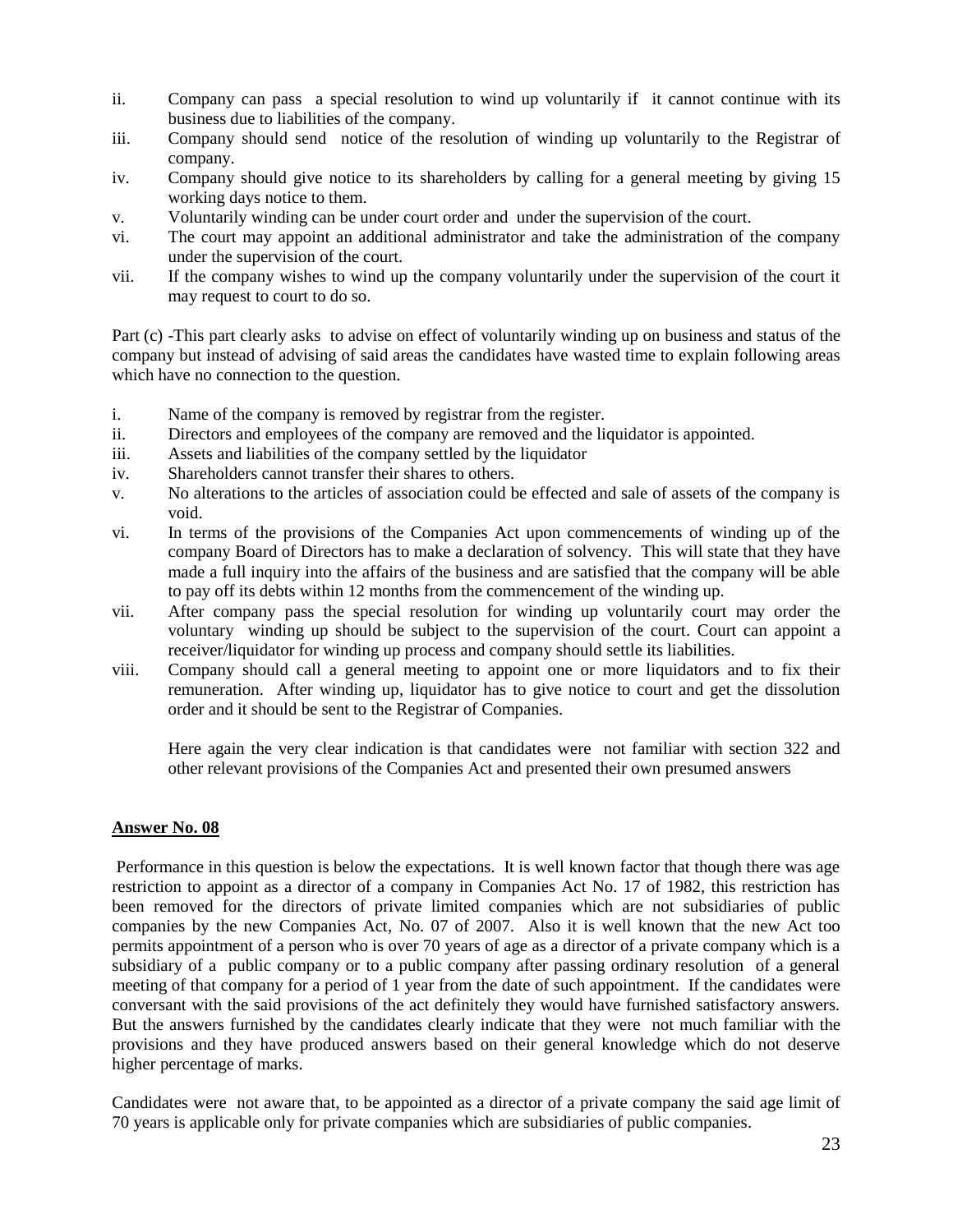They have commonly explained that to appoint a person over 70 years of age as a director of a company, an ordinary resolution has to be passed. By such resolution it should be declared that the age limit of 70 years shall not be applied to the proposed person for director who is over 70 years and he must give notice of his age to the company without making no differentiation as to what companies those rules should be applied. In other words they are of the view that the rules explained above would commonly apply for all the companies whether it is a private company, public company or private company which is a subsidiary of a public company. Candidates were not very clear on those rules.

Many others had explained various other irrelevant areas such as;

- i. Directors can be appointed by the Board of Directors.
- ii. According to the Company Act the minimum age is 18 years and maximum is 70 years.
- iii. When appointing a director there are some restrictions such as;
	- a. Court may disqualify persons to appoint as directors.
	- b. People who are unsound mind, who are not compiling with Companies Act/Articles of the Company.
	- c. They could be disqualified under section 202 & 213 of the Act.
	- d. Person whose nationality is of another country.
	- e. If Mr. Snow is to be appointed as one of the initial director of Traditional (Pvt.) Ltd he will have to be named in the application for incorporation of the company and he should give his consent in writing to be appointed as an initial director of the company.

These answers clearly indicate that candidates have not read the question properly before answering it.

Part (b) - answers to this part were also not satisfactory. Candidates were expected to deal with duties of a director when he believes that the company is unable to pay its debits as they fall due. Instead of answering to that specific issue large number of candidates had dealt with duties of directors in general such as duty of care, not to make secret profit and so on. Some others had referred to some sections of the Act which deal with duties of directors of a company including the following.

- 187 to act in good faith and in the best interest of the company.
- 188 to comply with articles of the company and Companies Act.
- 189 duty of directors for standard and care.
- 190 use of information by directors
- 197 provide information when necessary.
- 220 duty of directors in serious loss of capital.

Had the candidates read the question carefully and understood as to what was expected by the question they would not have wasted their time to explain unwanted areas without gaining any marks.

Few others had stated that if the director is unable to fulfill his duties in this respect and if the business of the company continued and had to wind up in near future that the director will be personally liable for the losses arising from the winding up. Whilst handful of others had expressed the view that this one of the statutory provision for lifting of veil of incorporation. Here again the clear indication is that candidates were not much familiar with the provisions of the Act in the areas tested by the question.

### **Question No. 09**

Mr. Earl an engineer has given his written consent to include his statement as an expert in the prospectus to be issued by company X, and the question asks whether he can withdraw his consent from the prospectus since the prospectus has still not been sent for registration to the registrar. The simple answer would be he can do so at any time before it is sent for registration. However if he had any other obligation to the company in that respect the answer could have been different.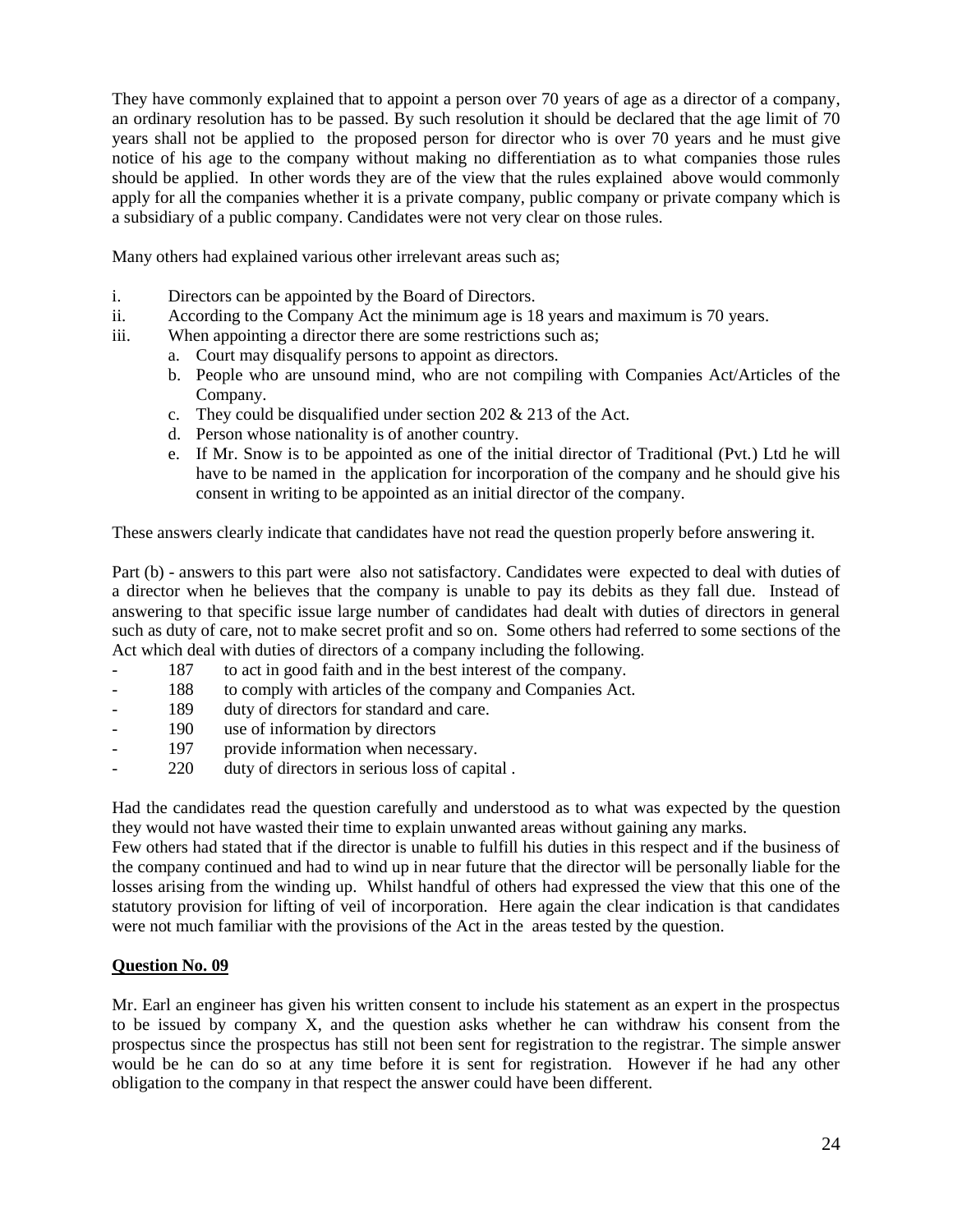Had the candidates thought the situation in that point of view and considered any normal instance where any person has given his consent for certain task or activity and wishes to withdraw the given consent before the said activity is finalized definitely he has a right to do so. It is very clear the same thing has happened here. Therefore Mr. Earl does have a right to withdraw his written consent given originally. If the candidates had developed their answers in a similar manner as discussed above there would have been some acceptable answers which deserve reasonable marks. Instead of looking at the issue in that manner some candidates had dealt with various irrelevant areas such as:

- i. Mr. Earl has submitted a letter to the Board of Directors of the company.
- ii. Defining the prospectus and stated prospectus means a notice, circular, advertisement or prospectus offering shares to the public for purchase of shares of the company.
- iii. Prospectus shall include two parts as part (i) and part (ii).
- iv. There are some information in part (i) of prospectus such as objects of the company, list of directors, minimum no. of shares required to purchase and time of opening and closing of subscriptions.
- v. Part (ii) of prospectus includes auditors" report, and accountants reports and so on and engineer"s statement is not needed unless the articles provides to do so. Therefore Mr. Earl can prevent from including his statement in the prospectus.

What could be observed is that they have furnished those completely irrelevant answers mainly due to not reading the question properly before starting answering the question.

Part (b) of the question too is very simple and answers to this part of the question indicate in part (a) of the question i.e. if the part (a) is read carefully one can find answers to part (b) within the question itself. In part (b) it says that company Z wants to include Mr. Lawson, an attorney at law as company"s lawyer in the prospectus of the company and requesting to briefly explain the guidelines that should be followed by company Z prior to including his name in prospectus, whilst part (a) clearly explains the guideline that should be followed in this respect i.e. including of a statement of an expert. Had the candidates compared the two parts of the question they would have found the answer for part (b) in part (a) of the question. In other words before including Mr. Lawson"s name in the prospectus company Z should obtain his written consent for the purpose and make sure that he has not withdrawn the given consent before it is sent for registration.

Very high percentage of candidates had failed to analyze the problem in an acceptable manner or to understand it correctly and furnished their own presumed answers which were hardly relevant or not at all relevant to the question.

Part (c) of the question expects to deal with the provisions laid down under section 36 of the Companies Act. Here again it is clear that when a prospectus is issued there should be a date for it (section 36) and in addition to that the section explains that the said date shall be treated as the date of publication of it unless there is something contrary to it. Some candidates were not much familiar with said section and were not competent to furnish satisfactory answers. Under the circumstances some had furnished irrelevant answers such as:-

- (i) The company should clearly mention the following:
	- a. The date of which the offer is opened.
	- b. The date of which the offer is closed. Otherwise the prospectus is not valid under the Companies Act
- (ii) The date of the prospectus should be the date given by registrar.
- (iii) Dates should be specified in prospectus such as date of issuing shares, date of closing the issue of shares and so on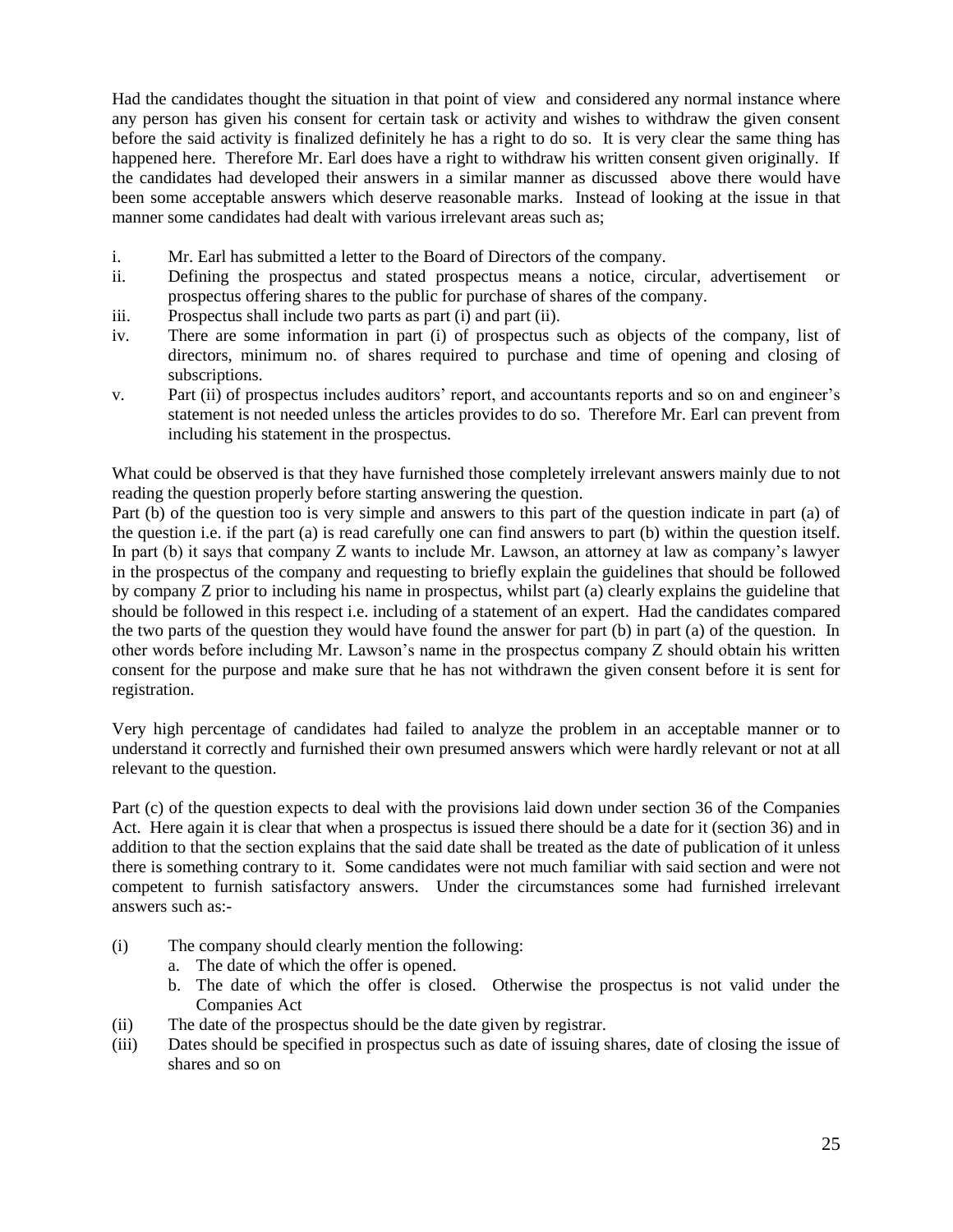Another possibility that could be observed that some candidates have studied only some selected areas from the Act instead of studying it as a whole. This practice may not be much useful since questions are set to cover the whole Act. Therefore candidates are expected to have some reasonable knowledge on the whole Act and not from selected areas according to their own wishes.

# **Question No. 10**

Part (a) of the question requires to explain the formalities to be observed when a company wishes to enter into a major transaction as laid down under section 185 of the Companies Act. Candidates were familiar with the first out of the four requirements that should be followed when a company enters into a major transaction i.e. it should be approved by passing a special resolution. Few others knew the balance 3 requirements whilst the majority knew only another one or two only. Requirements like contingent on approval by special resolution or consented to in writing by all the shareholders of the company are not known to the majority. Had the candidates presumed that there should be some special features on this type of transactions they would have paid special attention for them but it appears that they have not.

Since a fair percentage of candidates were not conversant with section 185, it appears that they were not sure of the answer for the question. As a result they have presumed some of their own answers which were not relevant to the question and some of the answers furnished by them are;

- (i) Explained as to what is a major transaction.
- (ii) What includes to a major transaction namely
	- a. Acquisition/disposal of whale or more than 50% of the assets of the company.
	- b. Acquisition proposal of obligations, whole or more than 50% on assets of the company.
	- c. Transactions which has the purpose of substantially altering the nature of the business of the company.
- (iii) Board of Directors of the company must approve such major transaction.
- (iv) If it is a private company there should be a unanimous agreement to enter into a major transaction.
- (v) If the major transaction is directly or indirectly related to financial benefits of directors it should be disclosed to an independent Board of Directors and enter in the interest register.
- (vi) The directors of the company should satisfy that immediately after entering into the major transaction company will satisfy the solvency test and so on.

What could be observed is that these answers were purely based on their own presumptions and no connections to legal provisions.

The practice followed by majority of candidates when they were not familiar with the areas tested by certain questions was to presume some answers and write whatever they think to be correct answers. By doing so they have eventually wasted their considerable length of time even without their knowledge and deserve no mark for them

Part (b)-This part is very simple and deals with solvency test. After the new Companies Act came into application candidates are supposed to have a very high standard of knowledge on solvency test since it is dealt in accountancy subject too. With this background candidates are expected to furnish very high standard answers. Although a minor percentage had furnished satisfactory answers the answers furnished by the balance are not up to expectations. Also it could be observed there were handful of candidates who are still not familiar as to what is solvency test and how it should be calculated at their Strategic Level.